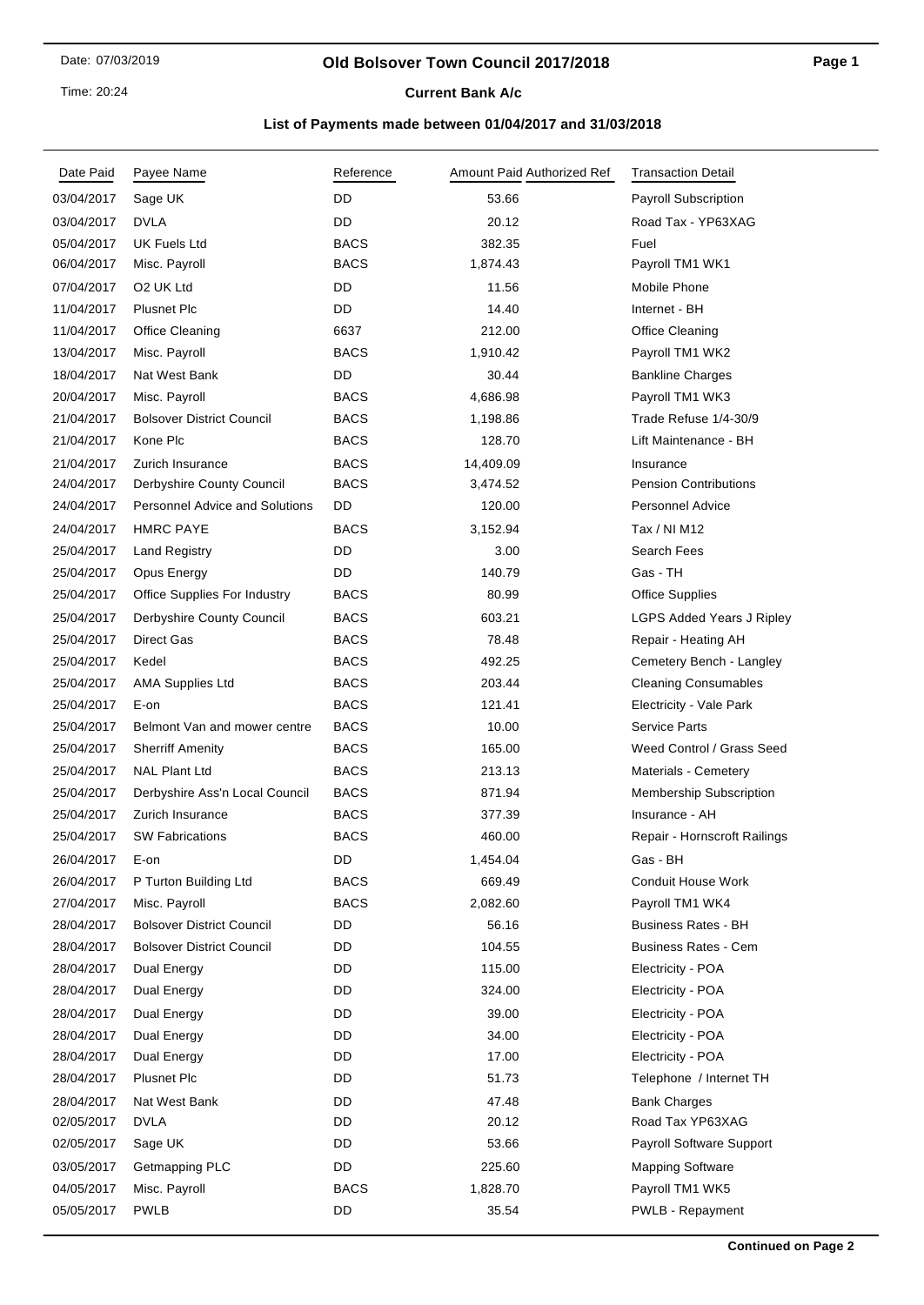Time: 20:24

## **Current Bank A/c**

| Date Paid  | Payee Name                            | Reference       | Amount Paid Authorized Ref | <b>Transaction Detail</b>             |
|------------|---------------------------------------|-----------------|----------------------------|---------------------------------------|
| 05/05/2017 | <b>Sadler Electrical</b>              | <b>DD</b>       | 290.00                     | <b>Electrical Work</b>                |
| 10/05/2017 | O <sub>2</sub> UK Ltd                 | DD              | 7.72                       | Mobile Phone                          |
| 10/05/2017 | <b>UK Fuels Ltd</b>                   | DD              | 602.30                     | Fuel                                  |
| 11/05/2017 | <b>Plusnet Plc</b>                    | DD              | 14.40                      | Broadband - BH                        |
| 11/05/2017 | Misc. Payroll                         | <b>BACS</b>     | 1,928.71                   | Payroll TM2 WK6                       |
| 15/05/2017 | <b>PCS Motor Factors</b>              | 6639            | 79.50                      | Repair to Van - Headlamp              |
| 15/05/2017 | Post Office                           | 6638            | 112.00                     | Postage                               |
| 15/05/2017 | Nat West Bank                         | DD              | 28.96                      | <b>Bankline Charges</b>               |
| 15/05/2017 | <b>Western Power Distribution</b>     | <b>BACS</b>     | 505.81                     | <b>Whaley - Electricity Disconnec</b> |
| 15/05/2017 | Sign Power Limited                    | <b>BACS</b>     | 54.00                      | Posters - Oxcroft Centre              |
| 16/05/2017 | <b>HMRC PAYE</b>                      | <b>BACS</b>     | 3,707.96                   | Payroll TM1                           |
| 16/05/2017 | Derbyshire County Council             | <b>BACS</b>     | 4,346.99                   | Pensions TM1                          |
| 16/05/2017 | Affordable Asbestos Removal           | <b>BACS</b>     | 1,940.00                   | Whaley - Asbestos Removal             |
| 17/05/2017 | Parish Church                         | 6640            | 50.00                      | Donation - Flower Festival            |
| 18/05/2017 | Misc. Payroll                         | <b>BACS</b>     | 2,041.61                   | Payroll TM2 WK7                       |
| 22/05/2017 | Waterplus                             | DD              | 19.05                      | Water Charges - TH                    |
| 22/05/2017 | <b>Personnel Advice and Solutions</b> | SO              | 120.00                     | <b>HR Support</b>                     |
| 22/05/2017 | ВT                                    | DD              | 48.51                      | Telephone - AH                        |
| 22/05/2017 | BT                                    | DD              | 45.47                      | Telephone - TH                        |
| 23/05/2017 | Waterplus                             | DD              | 66.58                      | Water Charges - BH                    |
| 25/05/2017 | Opus Energy                           | DD              | 134.58                     | Gas - TH                              |
| 25/05/2017 | Waterplus                             | <b>BACS</b>     | 737.53                     | Water Charges - Oxcroft               |
| 25/05/2017 | Misc. Payroll                         | <b>BACS</b>     | 4,880.14                   | Payroll TM2 WK8                       |
| 26/05/2017 | Cllr Pat Cooper                       | 6641            | 126.00                     | <b>Chairmans Allowance</b>            |
| 30/05/2017 | <b>Plusnet Plc</b>                    | DD              | 51.94                      | Broadband / Phone - TH                |
| 30/05/2017 | <b>Bolsover District Council</b>      | DD              | 59.00                      | <b>Business Rates - BH</b>            |
| 30/05/2017 | <b>Bolsover District Council</b>      | DD              | 101.00                     | <b>Business Rates - Cem</b>           |
| 30/05/2017 | Dual Energy                           | DD              | 277.00                     | Electricity POA - AH                  |
| 30/05/2017 | Dual Energy                           | DD              | 17.00                      | Electricity POA - Market              |
| 30/05/2017 | <b>Bolsover District Council</b>      | DD              | 115.00                     | Electricity POA - BH                  |
| 30/05/2017 | Dual Energy                           | DD              | 39.00                      | Electricity POA - TH                  |
| 30/05/2017 | Dual Energy                           | DD              | 63.00                      | Electricity POA - Dep                 |
| 30/05/2017 | Oxcroft                               | 6642            | 500.00                     | t/fr from Community Fund              |
| 30/05/2017 | <b>Bolsover District Council</b>      | DD              | $-115.00$                  | Electricity POA - BH                  |
| 30/05/2017 | Dual Energy                           | DD              | 115.00                     | Electricity POA - BH                  |
| 31/05/2017 | Nat West Bank                         | <b>INTEREST</b> | 4.07                       | Interest - Reserve a/c                |
| 31/05/2017 | Nat West Bank                         | DD              | 45.01                      | <b>Bank Charges</b>                   |
| 31/05/2017 | Oxcroft                               | 6643            | 2,122.91                   | t/fr from Community Fund              |
| 31/05/2017 | Oxcroft                               | 6644            | 2,377.09                   | t/fr from Community Fund              |
| 31/05/2017 | Nat West Bank                         | <b>INTEREST</b> | $-4.07$                    | <b>Correct Misposting</b>             |
| 01/06/2017 | Sage UK                               | DD              | 53.66                      | Payroll Software Support              |
| 01/06/2017 | <b>DVLA</b>                           | DD              | 20.12                      | Road Tax YP63XAG                      |
| 01/06/2017 | Misc. Payroll                         | <b>BACS</b>     | 1,944.25                   | Payroll TM2 WK9                       |
| 05/06/2017 | Wingerworth tyres                     | <b>BACS</b>     | 49.92                      | <b>Tyre Tubes</b>                     |
| 05/06/2017 | ВT                                    | DD              | 45.47                      | Telephone - BH Alarm                  |
| 05/06/2017 | ВT                                    | <b>BACS</b>     | 45.47                      | Telephone AH Lift                     |
| 05/06/2017 | Vault Contracts Ltd                   | <b>BACS</b>     | 1,176.00                   | Alarm Upgrade / Monitoring AH         |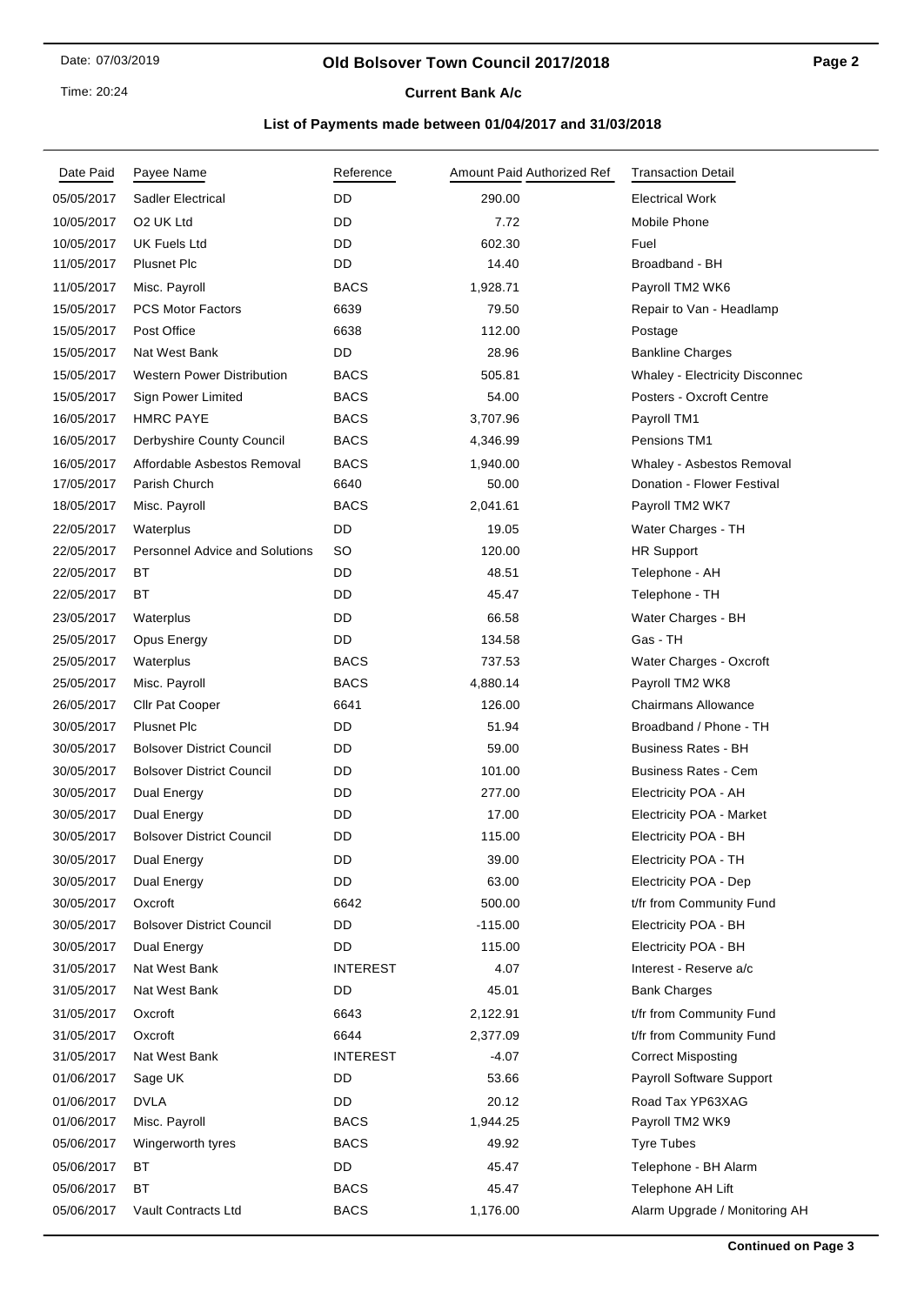Time: 20:24

## **Current Bank A/c**

| Date Paid  | Payee Name                            | Reference   | Amount Paid Authorized Ref | <b>Transaction Detail</b>      |
|------------|---------------------------------------|-------------|----------------------------|--------------------------------|
| 05/06/2017 | Physio Control UK                     | <b>BACS</b> | 780.00                     | Defibrillator - OX             |
| 05/06/2017 | R.P. Building and Roofing Cont        | <b>BACS</b> | 600.00                     | Roof Repairs BH                |
| 05/06/2017 | <b>SADS UK</b>                        | <b>BACS</b> | 335.00                     | <b>Defibrillator Cabinet</b>   |
| 05/06/2017 | <b>Barrie Woodhead</b>                | <b>BACS</b> | 116.70                     | <b>Internal Audit</b>          |
| 05/06/2017 | <b>Oxcroft Centre</b>                 | <b>BACS</b> | 520.00                     | Repayment - Cash Recd via TC   |
| 06/06/2017 | <b>Land Registry</b>                  | DD          | 3.00                       | Search Fees                    |
| 07/06/2017 | <b>UK Fuels Ltd</b>                   | DD          | 425.85 Fuel                | <b>UK Fuels</b>                |
| 07/06/2017 | O2 UK Ltd                             | DD          | 9.00                       | Mobile Phone                   |
| 08/06/2017 | Misc. Payroll                         | <b>BACS</b> | 1,950.13                   | Payroll TM3 WK10               |
| 09/06/2017 | <b>Plusnet Plc</b>                    | DD          | 14.40                      | Internet - BH                  |
| 12/06/2017 | <b>Whitwell Brass Band</b>            | <b>BACS</b> | 250.00                     | Brass Band - CF16              |
| 12/06/2017 | N.Moore                               | 6645        | 164.80                     | <b>Cleaning Town Hall</b>      |
| 15/06/2017 | Nat West Bank                         | DD          | 24.52                      | <b>Bankline Charges</b>        |
| 15/06/2017 | Misc. Payroll                         | <b>BACS</b> | 1,915.67                   | Payroll TM3 WK11               |
| 19/06/2017 | Derbyshire County Council             | <b>BACS</b> | 3,759.12                   | <b>Pension Contributions</b>   |
| 19/06/2017 | NatWest                               | <b>BACS</b> | 3,136.41                   | PAYE TM2                       |
| 21/06/2017 | <b>Banks Skip Hire Limited</b>        | 6649        | 190.00                     | Skip Hire - MV                 |
| 21/06/2017 | Wellbeck estate Company               | 6651        | 140.39                     | Rent - Vale Park               |
| 21/06/2017 | TA Page                               | 6650        | 30.59                      | Paint TH                       |
| 21/06/2017 | Misc. Purchases                       | 6647        | 87.27                      | Misc. Purchases                |
| 21/06/2017 | <b>BT</b>                             | 6648        | 1.00                       | Phone Kiosk - Whaley           |
| 22/06/2017 | Misc. Payroll                         | <b>BACS</b> | 4,660.48                   | Payroll TM3 WK12               |
| 23/06/2017 | <b>Personnel Advice and Solutions</b> | SO          | 120.00                     | <b>HR Advice</b>               |
| 26/06/2017 | Opus Energy                           | DD          | 64.64                      | Gas TH                         |
| 27/06/2017 | Dual Energy                           | DD          | 277.00                     | <b>Electricity POA</b>         |
| 27/06/2017 | Dual Energy                           | DD          | 17.00                      | <b>Electricity POA</b>         |
| 27/06/2017 | Dual Energy                           | DD          | 115.00                     | <b>Electricity POA</b>         |
| 27/06/2017 | Dual Energy                           | DD          | 39.00                      | <b>Electricity POA</b>         |
| 27/06/2017 | Dual Energy                           | DD          | 63.00                      | <b>Electricity POA</b>         |
| 27/06/2017 | Kone Plc                              | <b>BACS</b> | 1,281.17                   | Service Contract Lift AH       |
| 27/06/2017 | <b>ADT Security</b>                   | <b>BACS</b> | 217.16                     | Fire Alarm Maintenance         |
| 27/06/2017 | <b>NAL Plant Ltd</b>                  | <b>BACS</b> | 150.74                     | Misc                           |
| 27/06/2017 | R.P.Building and Roofing Contr        | <b>BACS</b> | 600.00                     | Roof Repairs BH                |
| 27/06/2017 | Screwfix Trade UK                     | <b>BACS</b> | 284.65                     | Misc. Items                    |
| 27/06/2017 | Wingerworth Tyres Ltd                 | <b>BACS</b> | 185.04                     | Repl. Tyre                     |
| 27/06/2017 | <b>Office Supplies For Industry</b>   | <b>BACS</b> | 108.66                     | Stationery                     |
| 27/06/2017 | <b>CP Environmental Limited</b>       | <b>BACS</b> | 330.00                     | <b>Refuse Disposal</b>         |
| 27/06/2017 | The Plastic Box Co                    | <b>BACS</b> | 60.48                      | <b>Office Supplies</b>         |
| 27/06/2017 | <b>Fenland Leisure Products</b>       | <b>BACS</b> | 132.40                     | Repair Kit - Wetpour - H       |
| 27/06/2017 | 2commune                              | <b>BACS</b> | 570.00                     | Website / Email Hostin & Maint |
| 27/06/2017 | <b>Bolsover District Council</b>      | <b>BACS</b> | 20.00                      | Small Society Lottery Ann Fee  |
| 27/06/2017 | W.G.Pollard Ltd                       | <b>BACS</b> | 320.48                     | Repl. Locks and Keys           |
| 27/06/2017 | David Gale Landscaping                | <b>BACS</b> | 120.00                     | Backhills-Castle Lane shrub be |
| 27/06/2017 | AMA Supplies Ltd                      | BACS        | 822.76                     | Misc. Purchases                |
| 27/06/2017 | <b>Friends of Bolsover Parks</b>      | <b>BACS</b> | 1,362.00                   | Grant - Bolsover Gala          |
| 28/06/2017 | <b>Bolsover District Council</b>      | DD          | 59.00                      | <b>Business Rates</b>          |
| 28/06/2017 | <b>Bolsover District Council</b>      | DD          | 101.00                     | <b>Business Rates</b>          |
|            |                                       |             |                            |                                |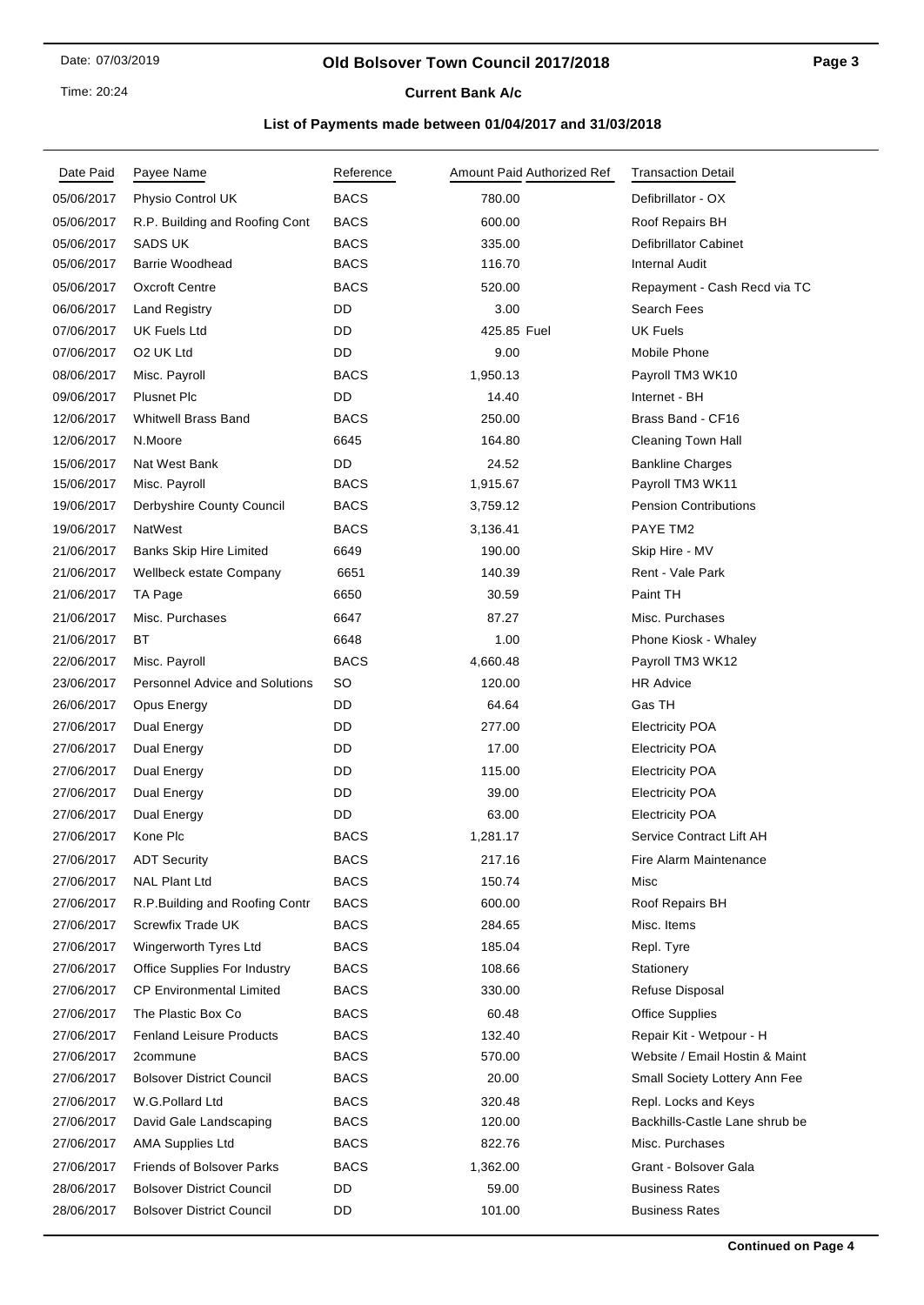Time: 20:24

# **Current Bank A/c**

| Date Paid  | Payee Name                            | Reference   | Amount Paid Authorized Ref | <b>Transaction Detail</b>                     |
|------------|---------------------------------------|-------------|----------------------------|-----------------------------------------------|
| 28/06/2017 | The Sofa Company                      | <b>BACS</b> | 1,004.95                   | Sofa Oxcroft RCH                              |
| 28/06/2017 | Misc. Payroll                         | <b>BACS</b> | 2,137.48                   | Payroll TM3 WK13                              |
| 29/06/2017 | <b>Plusnet Plc</b>                    | DD          | 58.57                      | Tel/BB TH                                     |
| 30/06/2017 | Nat West Bank                         | DD          | 67.92                      | <b>Bank Charges</b>                           |
| 03/07/2017 | <b>DVLA</b>                           | DD          | 20.12                      | Road Tax YP63XAG                              |
| 03/07/2017 | Sage UK                               | DD          | 11.99                      | Software Support                              |
| 03/07/2017 | ВT                                    | DD          | 161.46                     | Telephone - TH                                |
| 05/07/2017 | UK Fuels Ltd                          | DD          | 514.50                     | Fuel                                          |
| 06/07/2017 | Misc. Payroll                         | <b>BACS</b> | 1,852.59                   | Payrll TM4 WK14                               |
| 10/07/2017 | O <sub>2</sub> UK Ltd                 | DD          | 9.00                       | Mobile Phone - DEP                            |
| 11/07/2017 | <b>Plusnet Plc</b>                    | DD          | 14.40                      | Internet - BH                                 |
| 11/07/2017 | Carr Vale Football Club               | 6653        |                            | 200.00 CCF RB/RT/JR/BHCarr Vale Football Club |
| 11/07/2017 | <b>Friends of New Bolsover</b>        | 6652        | 100.00                     | CCF - RB                                      |
| 12/07/2017 | <b>Bolsover District Council</b>      | <b>BACS</b> | 21.00                      | TEN - FDF                                     |
| 13/07/2017 | Misc. Payroll                         | <b>BACS</b> | 1,852.59                   | Payroll TM4 WK15                              |
| 17/07/2017 | NatWest                               | DD          | 34.88                      | <b>Bankline Charges</b>                       |
| 19/07/2017 | <b>Amberol Limited</b>                | <b>BACS</b> | 2,851.72                   | <b>Planters</b>                               |
| 19/07/2017 | Autosupplies Ltd                      | <b>BACS</b> | 324.19                     | Battery / Bumper                              |
| 19/07/2017 | ATB Fencing & Landscape               | <b>BACS</b> | 520.00                     | Fencing                                       |
| 20/07/2017 | Misc. Payroll                         | <b>BACS</b> | 5,077.60                   | Payroll TM4 WK16                              |
| 21/07/2017 | <b>WG Pollard</b>                     | <b>BACS</b> | 585.58                     | Lock - Phone Kiosk - MP                       |
| 21/07/2017 | <b>Heron Publications Ltd</b>         | <b>BACS</b> | 450.00                     | Advertising - FDF                             |
| 21/07/2017 | City Hygiene Services Ltd             | <b>BACS</b> | 444.00                     | Hygiene Services - BH                         |
| 21/07/2017 | Derbyshire County Council             | <b>BACS</b> | 3,751.06                   | <b>LGPS Pension Contributions</b>             |
| 21/07/2017 | <b>HMRC PAYE</b>                      | <b>BACS</b> | 3,228.52                   | PAYE TM3                                      |
| 24/07/2017 | Screwfix                              | <b>BACS</b> | 92.77                      | Screwfix                                      |
| 24/07/2017 | Clerk                                 | <b>BACS</b> | 474.36                     | Misc. Purchases                               |
| 24/07/2017 | <b>Richard Fox</b>                    | <b>BACS</b> | 800.00                     | Chef Demo / Compere FDF17                     |
| 24/07/2017 | <b>Infinity Wealth</b>                | <b>BACS</b> | 1,390.00                   | Live Music FDF17                              |
| 24/07/2017 | <b>Fools Paradise Ltd</b>             | <b>BACS</b> | 1,740.00                   | <b>Street Entertainment FDF17</b>             |
| 24/07/2017 | A B Waste Disposal                    | <b>BACS</b> | 2,121.00                   | Skips - Whaley Demolition                     |
| 24/07/2017 | R A Parker                            | <b>BACS</b> | 840.00                     | Window Cleaning - AH                          |
| 24/07/2017 | <b>Personnel Advice and Solutions</b> | <b>SO</b>   | 120.00                     | <b>HR Support</b>                             |
| 25/07/2017 | Opus Energy                           | DD          | 8.45                       | Gas - TH                                      |
| 25/07/2017 | Lyco Group Ltd                        | <b>BACS</b> | 179.98                     | Repl. Lights - TH                             |
| 26/07/2017 | Dual Energy                           | DD          | 277.00                     | Electricity POA - AH                          |
| 26/07/2017 | Dual Energy                           | DD          | 17.00                      | Electricity POA - MP                          |
| 27/07/2017 | <b>White Feathers Entertainment</b>   | <b>BACS</b> | 300.00                     | <b>Childrens Entertainment - FDF</b>          |
| 27/07/2017 | Events of Excellence                  | <b>BACS</b> | 3,000.00                   | Demo Kitchen - FDF                            |
| 27/07/2017 | Misc. Payroll                         | <b>BACS</b> | 3,114.11                   | Payroll TM4 WK17                              |
| 28/07/2017 | <b>Bolsover District Council</b>      | DD          | 59.00                      | <b>Business Rates - BH</b>                    |
| 28/07/2017 | <b>Bolsover District Council</b>      | DD          | 101.00                     | <b>Business Rates - CEM</b>                   |
| 28/07/2017 | Dual Energy                           | DD          | 115.00                     | Electricity POA - BH                          |
| 28/07/2017 | Dual Energy                           | DD          | 39.00                      | Electricity POA - TH                          |
| 28/07/2017 | Dual Energy                           | DD          | 63.00                      | Electricity POA - DEP                         |
| 28/07/2017 | <b>Plusnet Plc</b>                    | DD          | 69.58                      | Telephone/Internet TH                         |
| 31/07/2017 | Waterplus                             | <b>BACS</b> | 58.63                      | Water - CEM                                   |
|            |                                       |             |                            |                                               |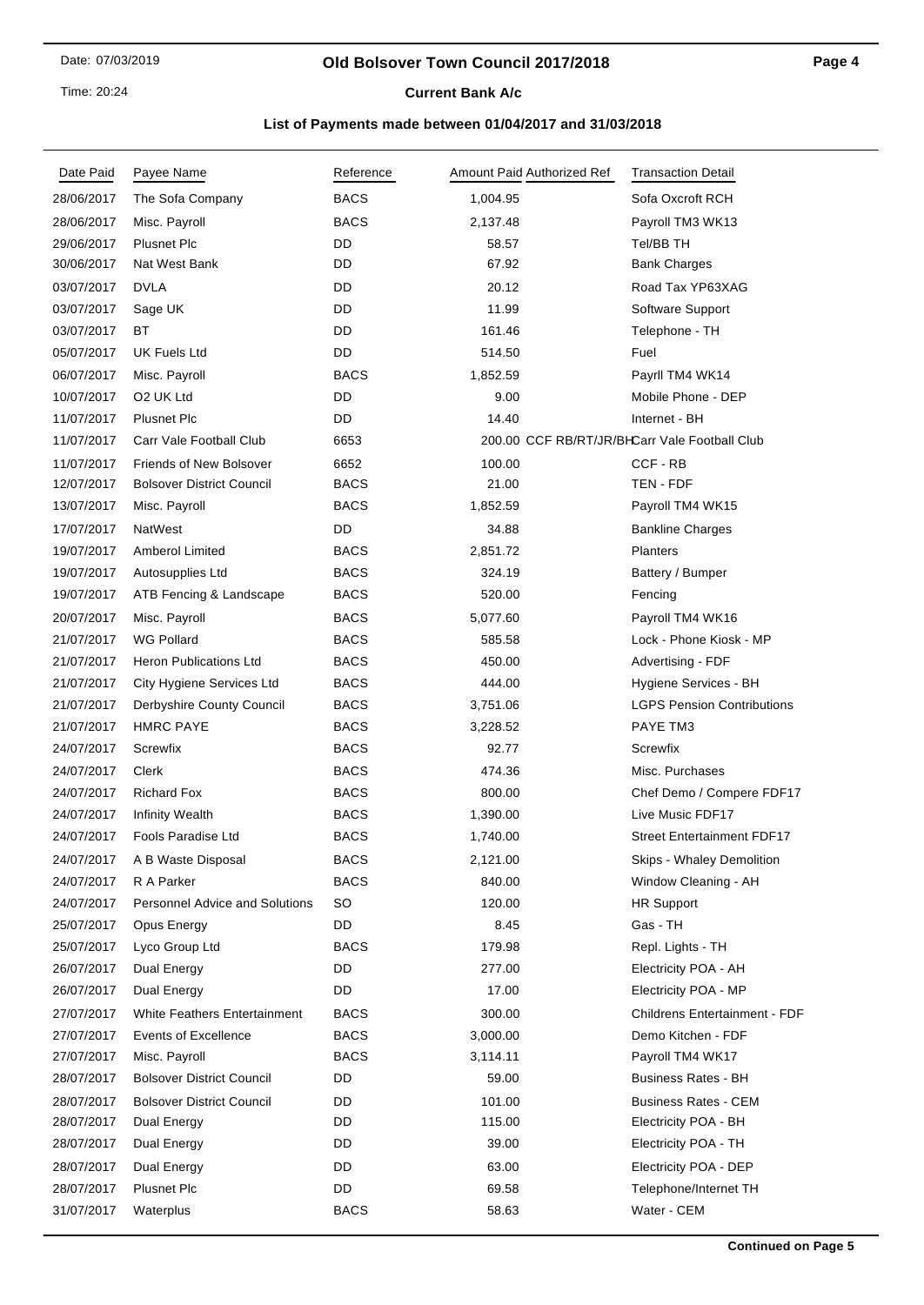Time: 20:24

# **Current Bank A/c**

| Date Paid  | Payee Name                            | Reference   | Amount Paid Authorized Ref                   | <b>Transaction Detail</b>        |
|------------|---------------------------------------|-------------|----------------------------------------------|----------------------------------|
| 31/07/2017 | Waterplus                             | DD          | 102.64                                       | Water - SHR                      |
| 31/07/2017 | Nat West Bank                         | DD          | 41.47                                        | <b>Bank Charges</b>              |
| 01/08/2017 | <b>DVLA</b>                           | DD          | 20.12                                        | Excise Duty - Van                |
| 01/08/2017 | Sage UK                               | <b>BACS</b> | 53.69                                        | Payroll Software Support         |
| 02/08/2017 | E-on                                  | DD          | 772.67                                       | Gas - Bainbridge Hall            |
| 02/08/2017 | Waterplus                             | DD          | 80.17                                        | Water - BH                       |
| 02/08/2017 | Waterplus                             | DD          | 35.32                                        | Water - TH                       |
| 03/08/2017 | Misc. Payroll                         | <b>BACS</b> | 2,025.05                                     | Payroll TM4 WK18                 |
| 07/08/2017 | Oxcroft                               | <b>BACS</b> | 842.40                                       | T/fr Receipts for Bookings       |
| 09/08/2017 | O <sub>2</sub> UK Ltd                 | <b>BACS</b> | 9.00                                         | Mobile Phone                     |
| 09/08/2017 | <b>UK Fuels Ltd</b>                   | DD          | 561.35                                       | Fuel                             |
| 09/08/2017 | Raechel Parker                        | <b>BACS</b> | 80.42                                        | Ingredients - F&DF               |
| 09/08/2017 | <b>HMRC PAYE</b>                      | <b>BACS</b> | 4,274.96                                     | PAYE TM4                         |
| 09/08/2017 | <b>Richard Fox</b>                    | <b>BACS</b> | 80.00                                        | Ingredients - FDF                |
| 09/08/2017 | UK POS                                | <b>BACS</b> | 328.56                                       | A Boards for Events              |
| 09/08/2017 | The Plastic Box Shop                  | <b>BACS</b> | 660.00                                       | Plastic Chairs (Events)          |
| 09/08/2017 | Johnson Publishing                    | <b>BACS</b> | 240.00                                       | Advertising - FDF                |
| 09/08/2017 | Derbyshire County Council             | <b>BACS</b> | 608.64                                       | <b>LGPS Added Years JR</b>       |
| 09/08/2017 | Kone Plc                              | <b>BACS</b> | 128.70                                       | Lift Service Contract BH         |
| 09/08/2017 | <b>Bolsover District Council</b>      | <b>BACS</b> | 1,374.40                                     | <b>Bolsover District Council</b> |
| 09/08/2017 | Oxcroft - Charity                     | <b>BACS</b> | 13,000.00                                    | T/fr Grants - DCC                |
| 09/08/2017 | Derbyshire County Council             | <b>BACS</b> | 4,689.20                                     | DCC Pension Contributions TM4    |
| 09/08/2017 | Paul Greveson                         | <b>BACS</b> | 180.00                                       | Rem Shrub Border New Border SR   |
| 10/08/2017 | Misc. Payroll                         | <b>BACS</b> | 1,932.79                                     | Payroll TM5 WK19                 |
| 11/08/2017 | <b>Plusnet Plc</b>                    | DD          | 14.40                                        | Internet - BH                    |
| 14/08/2017 | Gillgrass Nurseries                   | <b>BACS</b> | 2,906.40 Summer Planting Gillgrass Nurseries |                                  |
| 15/08/2017 | Nat West Bank                         | <b>BACS</b> | 28.96                                        | <b>Bankline Charges</b>          |
| 15/08/2017 | Wingerworth tyres                     | <b>BACS</b> | 166.44                                       | Tyres YP63XAG                    |
| 17/08/2017 | Misc. Payroll                         | <b>BACS</b> | 4,668.64                                     | Payroll TM5 WK20                 |
| 18/08/2017 | broadoak Itd                          | 6655        | 116.00                                       | Repairs                          |
| 18/08/2017 | N. Moore                              | 6656        | 140.20                                       | Cleaning                         |
| 21/08/2017 | BT                                    | DD          | 48.27                                        | Telephone - AH                   |
| 21/08/2017 | Misc. Payroll                         | <b>BACS</b> | 192.00                                       | Payroll TM5 WK20                 |
| 22/08/2017 | <b>Land Registry</b>                  | DD          | 15.00                                        | Search Fees                      |
| 22/08/2017 | ВT                                    | DD          | 45.47                                        | Telephone - TH                   |
| 22/08/2017 | <b>Personnel Advice and Solutions</b> | SO          | 120.00                                       | <b>HR Support</b>                |
| 24/08/2017 | Misc. Payroll                         | <b>BACS</b> | 2,209.58                                     | Payroll TM5 WK21                 |
| 24/08/2017 | Office Supplies For Industry          | <b>BACS</b> | 18.60                                        | <b>Office Supplies</b>           |
| 24/08/2017 | <b>Rialtas Business Solutions</b>     | <b>BACS</b> | 617.22                                       | <b>RBS Year End Closedown</b>    |
| 24/08/2017 | <b>Burgess Security</b>               | <b>BACS</b> | 172.80                                       | Overnight Security FDF           |
| 24/08/2017 | <b>ADT Security</b>                   | BACS        | 217.16                                       | Fire Alarm Maintenance- AH       |
| 24/08/2017 | <b>NAL Plant Ltd</b>                  | <b>BACS</b> | 235.92                                       | Misc                             |
| 24/08/2017 | St John Ambulance                     | <b>BACS</b> | 563.04                                       | <b>First Aid Cover</b>           |
| 24/08/2017 | News UK / Peak FM                     | <b>BACS</b> | 1,800.00                                     | Advertising - FDF                |
| 24/08/2017 | <b>Junction Arts Ltd</b>              | <b>BACS</b> | 3,500.00                                     | Lantern Parade Workshops         |
| 29/08/2017 | <b>Bolsover District Council</b>      | 6654        | 21.00                                        | TEN - CF                         |
| 29/08/2017 | Dual Energy                           | DD          | 277.00                                       | Electricity - AH                 |
|            |                                       |             |                                              |                                  |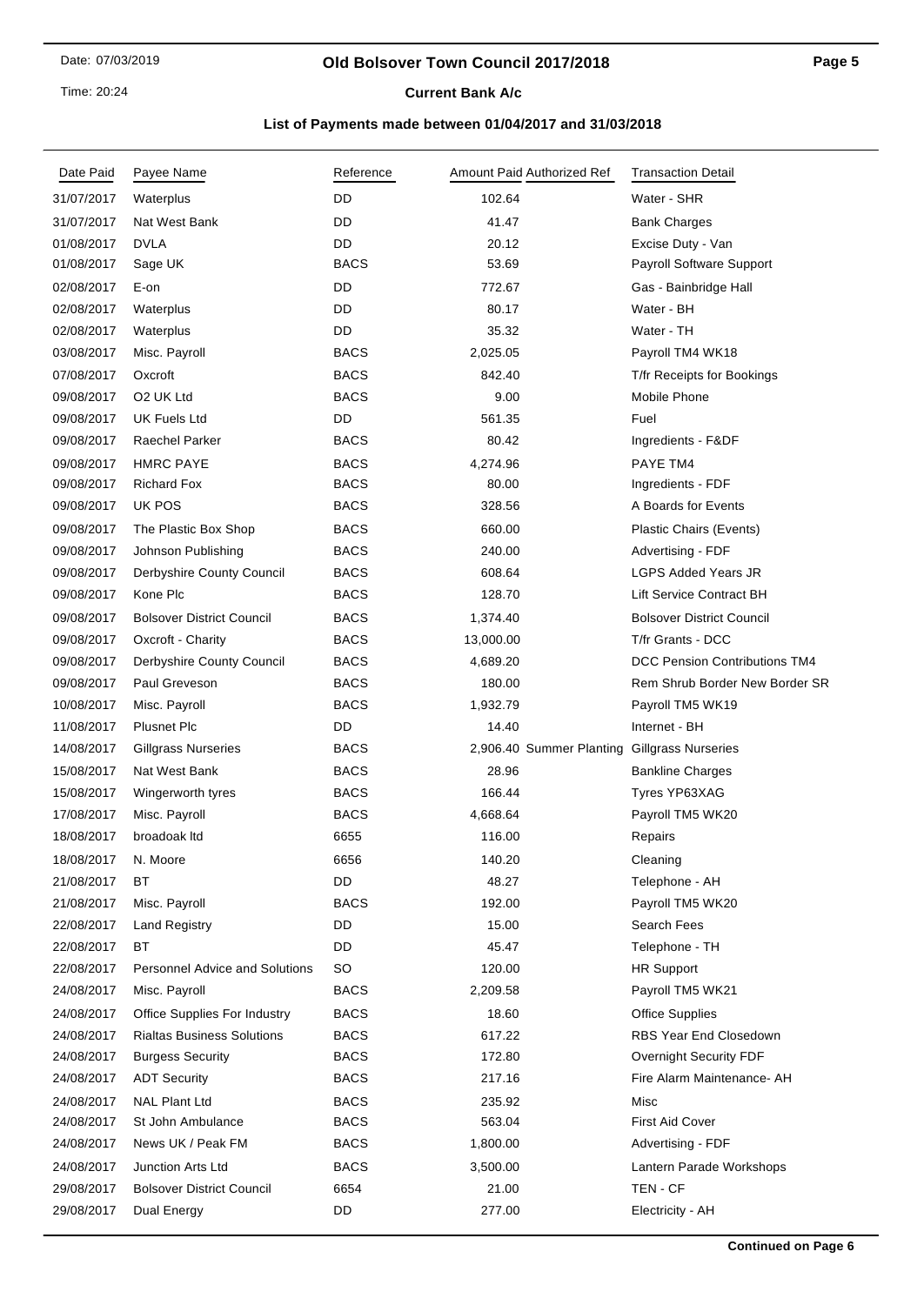### **Old Bolsover Town Council 2017/2018**

## **Current Bank A/c**

| Date Paid  | Payee Name                       | Reference   | Amount Paid Authorized Ref | <b>Transaction Detail</b>         |
|------------|----------------------------------|-------------|----------------------------|-----------------------------------|
| 29/08/2017 | Dual Energy                      | DD          | 17.00                      | Electricity - MP                  |
| 29/08/2017 | Dual Energy                      | DD          | 244.00                     | Electricity - BH                  |
| 29/08/2017 | Dual Energy                      | DD          | 59.00                      | Electricity - TH                  |
| 29/08/2017 | Dual Energy                      | DD          | 63.00                      | Electricity - DEP                 |
| 29/08/2017 | <b>Bolsover District Council</b> | DD          | 59.00                      | <b>Business Rates - BH</b>        |
| 29/08/2017 | <b>Bolsover District Council</b> | DD          | 101.00                     | <b>Business Rates - CEM</b>       |
| 29/08/2017 | Jane Holt                        | <b>BACS</b> | 1,545.60                   | EH Conduit House project          |
| 29/08/2017 | British gas                      | DD          | $-1,606.94$                | Electricity - MP                  |
| 30/08/2017 | <b>Plusnet Plc</b>               | DD          | 64.11                      | Internet / Telephone              |
| 31/08/2017 | Nat West Bank                    | DD          | 43.72                      | <b>Bank Charges</b>               |
| 31/08/2017 | Misc. Payroll                    | <b>BACS</b> | 1,903.70                   | Payroll TM5 WK22                  |
| 31/08/2017 | Misc. Purchases                  | 6657        | 88.50                      | Misc. Purchases                   |
| 01/09/2017 | <b>DVLA</b>                      | DD          | 20.12                      | Road Tax YP63XAG                  |
| 01/09/2017 | <b>DVLA</b>                      | DD          | 165.00                     | Road Tax - YR63RXB JCB            |
| 01/09/2017 | Sage UK                          | DD          | 53.66                      | Payroll software                  |
| 03/09/2017 | Dual Energy                      | <b>REC</b>  | 94.67                      | <b>Electricty Reconciliation</b>  |
| 03/09/2017 | Dual Energy                      | <b>REC</b>  | $-94.67$                   | <b>Electricty Reconciliation</b>  |
| 03/09/2017 | Dual Energy                      | <b>REC</b>  | 242.84                     | <b>Electricity Reconciliation</b> |
| 03/09/2017 | Dual Energy                      | <b>REC</b>  | 242.84                     | <b>Electricity Reconciliation</b> |
| 03/09/2017 | Dual Energy                      | <b>REC</b>  | 1,258.11                   | <b>Electricity Reconciliation</b> |
| 03/09/2017 | Dual Energy                      | <b>REC</b>  | $-1,258.11$                | <b>Electricity Reconciliation</b> |
| 03/09/2017 | Dual Energy                      | <b>REC</b>  | $-242.84$                  | Corr Rec Error                    |
| 03/09/2017 | Dual Energy                      | <b>REC</b>  | $-242.84$                  | <b>Correct Rec Error</b>          |
| 03/09/2017 | Dual Energy                      | <b>REC</b>  | 1,420.98                   | <b>Electricity Reconciliation</b> |
| 03/09/2017 | Dual Energy                      | <b>REC</b>  | $-1,420.98$                | <b>Electricity Reconciliation</b> |
| 03/09/2017 | Dual Energy                      | <b>REC</b>  | 298.69                     | <b>Electricity Reconciliation</b> |
| 03/09/2017 | <b>Dual Energy</b>               | <b>DUP</b>  | $-298.69$                  | <b>Electricity Reconciliation</b> |
| 04/09/2017 | E-on                             | DD          | 133.35                     | Gas - BH                          |
| 04/09/2017 | BT                               | DD          | 45.47                      | Telephone - BH Alarm              |
| 04/09/2017 | ВT                               | DD          | 45.47                      | Telephone - AH Lift               |
| 06/09/2017 | UK Fuels Ltd                     | DD          | 526.18                     | Fuel                              |
| 07/09/2017 | Misc. Payroll                    | <b>BACS</b> | 2,121.24                   | Misc. Payroll                     |
| 07/09/2017 | O <sub>2</sub> UK Ltd            | DD          | 9.00                       | Mobile Phone - Depot              |
| 11/09/2017 | UK Debt Management Office        | <b>BACS</b> | 53.75                      | <b>PWLB Repayment</b>             |
| 11/09/2017 | <b>Plusnet Plc</b>               | DD          | 14.40                      | Internet - BH                     |
| 12/09/2017 | <b>Bluebell Wood Hospice</b>     | 6659        | 150.00                     | Charity Day Donation              |
| 12/09/2017 | St John Badgers                  | 6660        | 150.00                     | Charity Day Donation              |
| 12/09/2017 | Bolsover St John                 | 6661        | 150.00                     | <b>Charity Day Donations</b>      |
| 12/09/2017 | <b>Land Registry</b>             | DD          | 3.00                       | Search Fees                       |
| 12/09/2017 | Post Office                      | 6658        | 112.00                     | <b>Stamps</b>                     |
| 13/09/2017 | Derbyshire County Council        | <b>BACS</b> | 3,755.40                   | <b>Pension Contributions</b>      |
| 13/09/2017 | <b>HMRC PAYE</b>                 | <b>BACS</b> | 3,208.53                   | <b>HMRC PAYE</b>                  |
| 14/09/2017 | Misc. Payroll                    | <b>BACS</b> | 1,953.00                   | Misc. Payroll                     |
| 15/09/2017 | Office Supplies For Industry     | <b>BACS</b> | 33.59                      | <b>Office Supplies</b>            |
| 15/09/2017 | <b>AMA Supplies Ltd</b>          | <b>BACS</b> | 334.97                     | <b>Cleaning Supplies</b>          |
| 15/09/2017 | Natalie Hunt                     | <b>BACS</b> | 250.00                     | FD16 Entertainment - Late Inv     |
| 15/09/2017 | <b>NAL Plant Ltd</b>             | <b>BACS</b> | 151.20                     | FDF17 Generator Hire              |
|            |                                  |             |                            |                                   |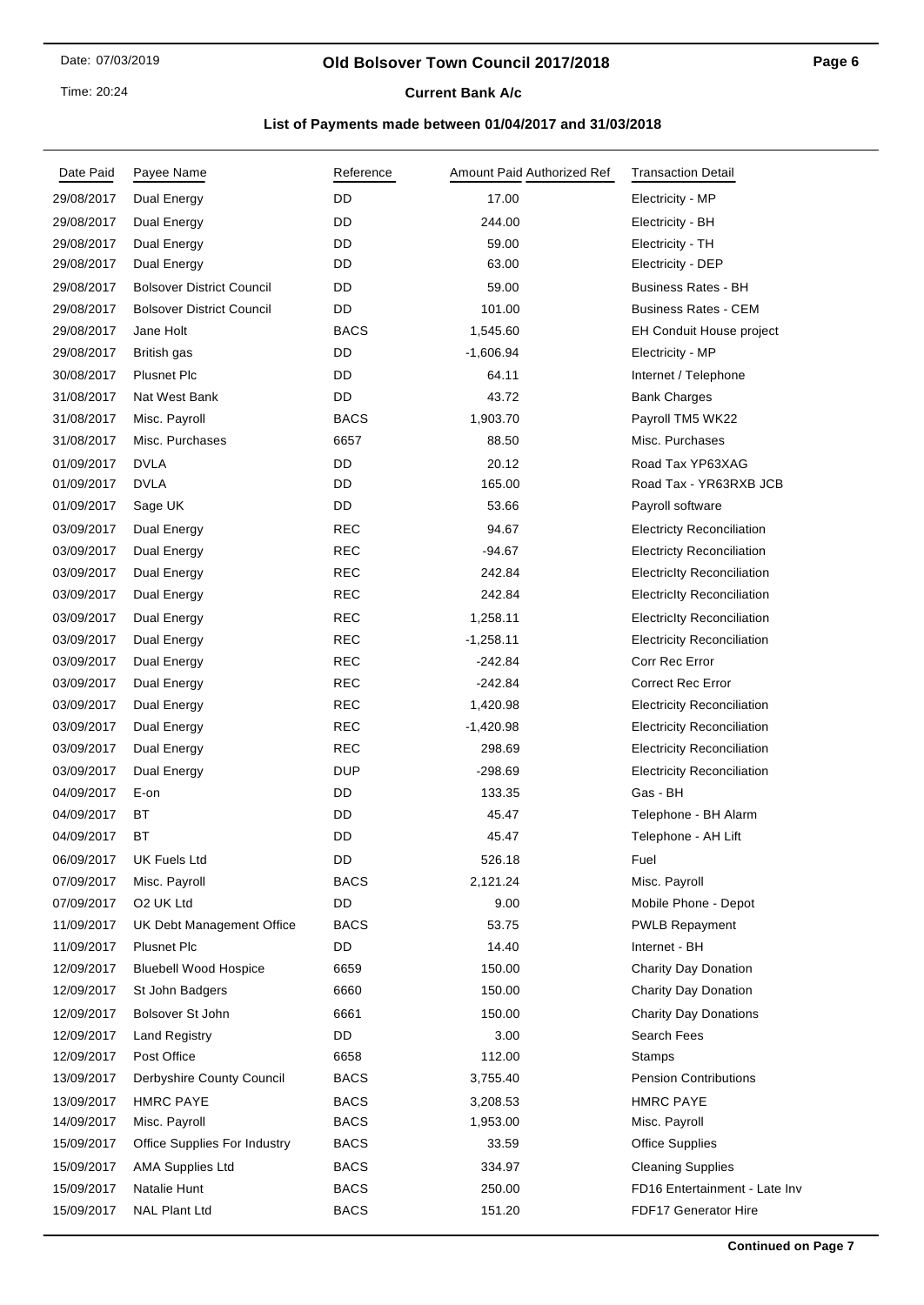### **Old Bolsover Town Council 2017/2018**

**Current Bank A/c** 

| Date Paid  | Payee Name                            | Reference   | Amount Paid Authorized Ref | <b>Transaction Detail</b>        |
|------------|---------------------------------------|-------------|----------------------------|----------------------------------|
| 15/09/2017 | Nat West Bank                         | DD          | 34.14                      | <b>Bankline Charges</b>          |
| 21/09/2017 | Misc. Payroll                         | <b>BACS</b> | 4,675.49                   | Misc. Payroll                    |
| 22/09/2017 | <b>Personnel Advice and Solutions</b> | <b>SO</b>   | 120.00                     | <b>HR Services</b>               |
| 25/09/2017 | Opus Energy                           | DD          | 11.13                      | Gas - TH                         |
| 27/09/2017 | Dual Energy                           | DD          | 220.00                     | Electricity - AH - POA           |
| 27/09/2017 | Dual Energy                           | DD          | 17.00                      | Electricity - MP                 |
| 27/09/2017 | Dual Energy                           | DD          | 244.00                     | Electricity - BH                 |
| 27/09/2017 | Dual Energy                           | DD          | 59.00                      | Electricity - TH                 |
| 27/09/2017 | Dual Energy                           | DD          | 39.00                      | Electricity - DEP                |
| 28/09/2017 | Misc. Payroll                         | <b>BACS</b> | 2,082.55                   | Misc. Payroll                    |
| 28/09/2017 | <b>Bolsover District Council</b>      | DD          | 59.00                      | <b>NNDR</b>                      |
| 28/09/2017 | <b>Bolsover District Council</b>      | DD          | 101.00                     | <b>NNDR</b>                      |
| 29/09/2017 | <b>Plusnet Plc</b>                    | DD          | 50.80                      | Telephone / Internet - TH        |
| 29/09/2017 | Nat West Bank                         | DD          | 48.47                      | <b>Bank Charges</b>              |
| 02/10/2017 | Sage UK                               | DD          | 41.67                      | Payroll Software                 |
| 02/10/2017 | <b>DVLA</b>                           | DD          | 20.12                      | Road Tax YP63XAG                 |
| 02/10/2017 | ВT                                    | DD          | 162.09                     | Telephone - TH                   |
| 03/10/2017 | <b>Land Registry</b>                  | DD          | 12.00                      | <b>Land Registry Search Fees</b> |
| 04/10/2017 | UK Fuels Ltd                          | DD          | 518.62                     | Fuel                             |
| 05/10/2017 | Misc. Payroll                         | <b>BACS</b> | 1,941.62                   | Payroll TM6 WK27                 |
| 10/10/2017 | O <sub>2</sub> UK Ltd                 | DD          | 9.00                       | Mobile Phone                     |
| 10/10/2017 | Opus Energy                           | DD          | 76.96                      | Gas - TH                         |
| 10/10/2017 | <b>Overseal Pyrotechnics</b>          | <b>BACS</b> | 200.00                     | <b>Firework Display</b>          |
| 10/10/2017 | Yorkshire Water                       | <b>BACS</b> | 141.97                     | Water - AH                       |
| 10/10/2017 | Yorkshire Water                       | <b>BACS</b> | 103.19                     | Water - BH                       |
| 10/10/2017 | Yorkshire Water                       | <b>BACS</b> | 34.81                      | Water - TH                       |
| 10/10/2017 | <b>ADT Security</b>                   | <b>BACS</b> | 266.63                     | Repair to Fire Alarm             |
| 10/10/2017 | <b>CP Environmental</b>               | <b>BACS</b> | 484.00                     | Skip Hire / Waste Disposal       |
| 10/10/2017 | <b>ADT Security</b>                   | <b>BACS</b> | $-266.63$                  | Fire Alarm / Repair              |
| 10/10/2017 | <b>ADT Security</b>                   | <b>BACS</b> | 266.63                     | Fire Alarm Repair                |
| 10/10/2017 | Kone Plc                              | <b>BACS</b> | 646.44                     | Repair - Lift - AH               |
| 10/10/2017 | <b>Bolsover District Council</b>      | <b>BACS</b> | 327.34                     | Trade Refuse - AH                |
| 10/10/2017 | <b>Bolsover District Council</b>      | <b>BACS</b> | 1,421.94                   | <b>Trade Waste</b>               |
| 10/10/2017 | <b>AMA Supplies Ltd</b>               | <b>BACS</b> | 665.20                     | <b>Cleaning Consumables</b>      |
| 10/10/2017 | <b>RBS Software Solutions</b>         | <b>BACS</b> | 294.00                     | Software Maintenance             |
| 10/10/2017 | PHS Group PLC                         | <b>BACS</b> | 88.08                      | Annual Duty of Care              |
| 10/10/2017 | <b>SRP Rentals</b>                    | <b>BACS</b> | 1,560.00                   | <b>Toilet Hire</b>               |
| 10/10/2017 | Lyco Group Limited                    | <b>BACS</b> | 131.94                     | Light fittings                   |
| 10/10/2017 | N. Moore                              | 6663        | 151.20                     | Cleaning - TH                    |
| 11/10/2017 | <b>Plusnet Plc</b>                    | DD          | 14.40                      | <b>Broadband</b>                 |
| 11/10/2017 | <b>JMS Flagpoles</b>                  | <b>BACS</b> | 375.02                     | Flagpole                         |
| 11/10/2017 | Royal British Legion                  | <b>BACS</b> | 300.00                     | Donation - Lamppost poppies      |
| 11/10/2017 | Snowboy Systems                       | BACS        | 1,044.00                   | <b>CF Snowstorm</b>              |
| 11/10/2017 | Direct Gas Chesterfield Ltd           | <b>BACS</b> | 1,092.00                   | Repairs - Heating - AH           |
| 12/10/2017 | Thorpes Building Supplies Ltd         | <b>BACS</b> | 91.32                      | <b>Materials for Repairs</b>     |
| 12/10/2017 | Misc. Payroll                         | <b>BACS</b> | 1,972.21                   | Payroll TM7 WK28                 |
| 16/10/2017 | Nat West Bank                         | 23.78       | 23.78                      | <b>Bankline</b>                  |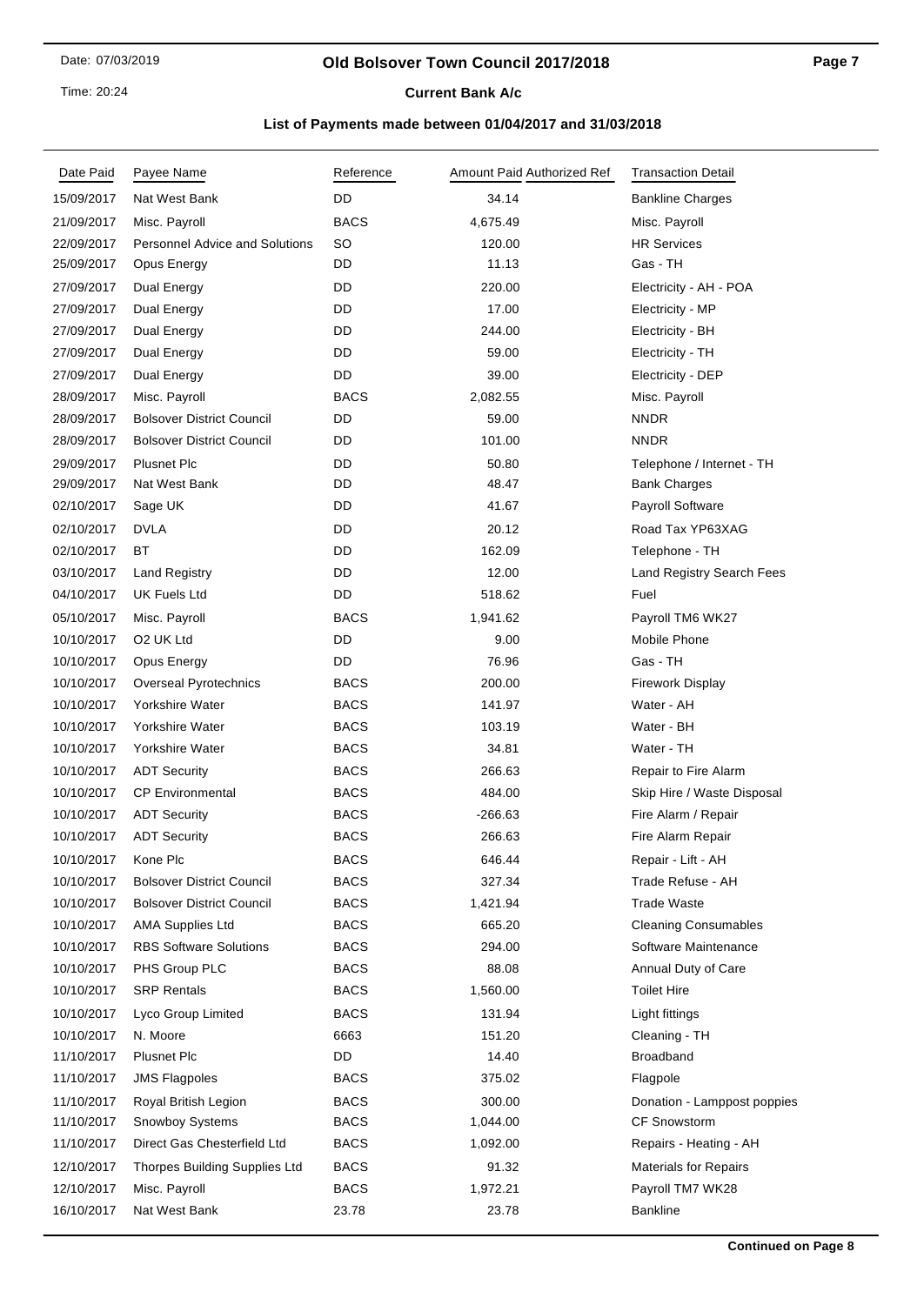Time: 20:24

## **Current Bank A/c**

| Date Paid  | Payee Name                            | Reference   | Amount Paid Authorized Ref | <b>Transaction Detail</b>        |
|------------|---------------------------------------|-------------|----------------------------|----------------------------------|
| 18/10/2017 | Derbyshire County Council             | <b>BACS</b> | 4,404.94                   | Pension Contrutions M6           |
| 18/10/2017 | <b>HMRC PAYE</b>                      | <b>BACS</b> | 3,709.67                   | PAYE TM6                         |
| 18/10/2017 | Royal British Legion                  | 6664        | 34.00                      | Poppy Wreaths                    |
| 19/10/2017 | Misc. Payroll                         | <b>BACS</b> | 6,187.26                   | Payroll TM7 WK29                 |
| 23/10/2017 | Waterplus                             | DD          | 174.67                     | Water - Sutton Hall Road         |
| 23/10/2017 | <b>Water Plus</b>                     | DD          | 30.95                      | Water - Cemetery                 |
| 23/10/2017 | Waterplus                             | DD          | 22.15                      | Water - TH                       |
| 23/10/2017 | Waterplus                             | DD          | 59.00                      | Water - BH                       |
| 23/10/2017 | The Bolsover Roofing Company          | <b>BACS</b> | 850.00                     | Rood Repairs - BH                |
| 23/10/2017 | <b>Overseal Pyrotechnics</b>          | <b>BACS</b> | 1,500.00                   | <b>Firework Display</b>          |
| 23/10/2017 | <b>Personnel Advice and Solutions</b> | SO          | 120.00                     | Payroll Support                  |
| 26/10/2017 | Misc. Payroll                         | <b>BACS</b> | 2,032.10                   | Payroll TM7 WK30                 |
| 27/10/2017 | <b>Plusnet Plc</b>                    | DD          | 52.75                      | Telephone / Internet - TH        |
| 27/10/2017 | Dual Energy                           | DD          | 220.00                     | <b>Electricity POA AH</b>        |
| 27/10/2017 | Dual Energy                           | DD          | 17.00                      | <b>Electricity POA MP</b>        |
| 27/10/2017 | Dual Energy                           | DD          | 244.00                     | <b>Electricity POA BH</b>        |
| 27/10/2017 | Dual Energy                           | DD          | 59.00                      | Electricity POA TH               |
| 27/10/2017 | Dual Energy                           | DD          | 39.00                      | <b>Electricity POA DEP</b>       |
| 27/10/2017 | British gas                           | DD          | 10.74                      | Electricity - MP                 |
| 30/10/2017 | <b>Bolsover District Council</b>      | DD          | 59.00                      | NNDR BH                          |
| 30/10/2017 | Dual Energy                           | DD          | 101.00                     | <b>Electricity POA CEM</b>       |
| 30/10/2017 | Dual Energy                           | DD          | $-101.00$                  | Rev. Electricity POA CEM         |
| 30/10/2017 | <b>Bolsover District Council</b>      | DD          | 101.00                     | <b>NNDR CEM</b>                  |
| 31/10/2017 | Nat West Bank                         | DD          | 24.13                      | <b>Bank Charges</b>              |
| 01/11/2017 | Sage UK                               | DD          | 41.67                      | Payroll Software                 |
| 01/11/2017 | <b>DVLA</b>                           | DD          | 20.12                      | Road Tax YP63XAG                 |
| 02/11/2017 | Misc. Payroll                         | <b>BACS</b> | 1,951.08                   | Payroll TM7 WK31                 |
| 03/11/2017 | Royal British Legion                  | 6665        | 17.00                      | Remembrance Wreath Capt. Goodw   |
| 06/11/2017 | <b>PWLB</b>                           | DD          | 35.54                      | Loan Payment                     |
| 07/11/2017 | <b>Land Registry</b>                  | DD          | 3.00                       | <b>Land Registry Fees</b>        |
| 08/11/2017 | UK Fuels Ltd                          | DD          | 306.69                     | FueL                             |
| 08/11/2017 | O <sub>2</sub> UK Ltd                 | DD          | 9.00                       | Mobile Phone - Depot             |
| 08/11/2017 | <b>HMRC PAYE</b>                      | <b>BACS</b> | 1,714.02                   | <b>HMRC PAYE TM7</b>             |
| 08/11/2017 | Derbyshire County Council             | <b>BACS</b> | 3,677.43                   | <b>Pension Contributions TM7</b> |
| 09/11/2017 | Misc. Payroll                         | <b>BACS</b> | 1,953.68                   | Payroll TM8 WK32                 |
| 10/11/2017 | <b>Plusnet Plc</b>                    | DD          | 19.10                      | Internet                         |
| 13/11/2017 | <b>Fire Protection Shop</b>           | <b>BACS</b> | 189.90                     | <b>Fire Extinguishers</b>        |
| 13/11/2017 | Holymoorside Band                     | <b>BACS</b> | 360.00                     | Band - Remembrance Day Parade    |
| 15/11/2017 | Nat West Bank                         | DD          | 29.70                      | <b>Bankline</b>                  |
| 15/11/2017 | <b>Grant Thornton</b>                 | DD          | 1,200.00                   | <b>Audit Fees</b>                |
| 15/11/2017 | Kone Plc                              | BACS        | 9,227.58                   | Lift Repair / Maintenance        |
| 15/11/2017 | <b>Gillgrass Nurseries</b>            | <b>BACS</b> | 492.00                     | <b>Winter Planting</b>           |
| 15/11/2017 | <b>NAL Plant Ltd</b>                  | <b>BACS</b> | 391.03                     | Misc.                            |
| 15/11/2017 | Belmont Van and mower centre          | <b>BACS</b> | 12.55                      | Misc Invoices                    |
| 15/11/2017 | <b>AMA Supplies Ltd</b>               | DD          | 405.46                     | <b>Cleaning Consumables</b>      |
| 15/11/2017 | Infinity                              | <b>BACS</b> | 700.00                     | Live Entertainment - CF          |
| 15/11/2017 | Dacrylate                             | <b>BACS</b> | 94.34                      | Paint - Phone Kiosk              |
|            |                                       |             |                            |                                  |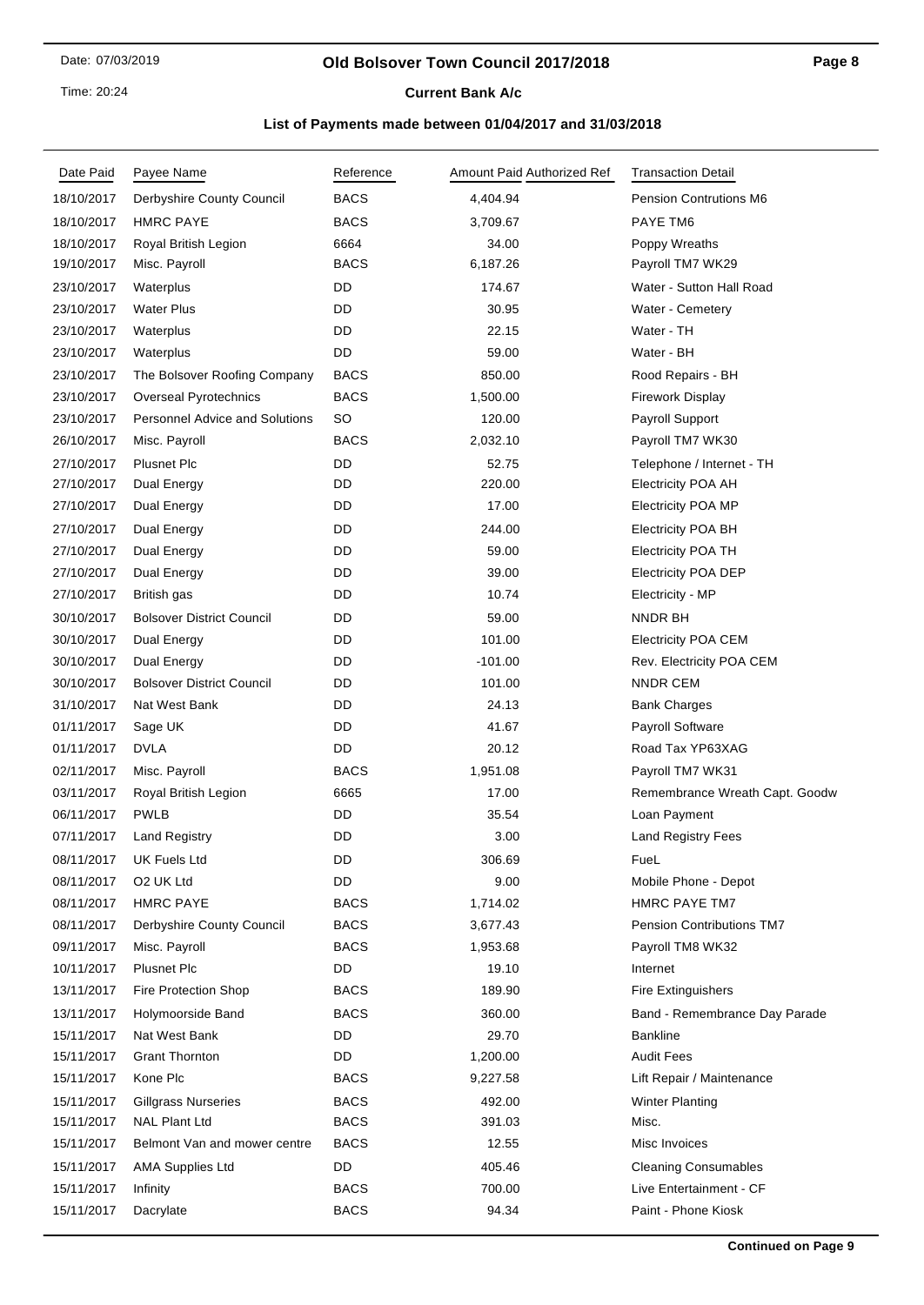Time: 20:24

# **Current Bank A/c**

| Date Paid  | Payee Name                            | Reference   | Amount Paid Authorized Ref | <b>Transaction Detail</b>       |
|------------|---------------------------------------|-------------|----------------------------|---------------------------------|
| 15/11/2017 | The Gin Cart                          | <b>BACS</b> | 66.00                      | Refund - CF - App.Rejected      |
| 15/11/2017 | <b>HAGS SMP</b>                       | <b>BACS</b> | 346.56                     | Parts - Play Equipment          |
| 15/11/2017 | Ian Brown Joinery                     | <b>BACS</b> | 1,344.00                   | Defib Install / other Elec Wor  |
| 16/11/2017 | Misc. Payroll                         | <b>BACS</b> | 2,155.54                   | Payroll TM8 WK33                |
| 21/11/2017 | BT                                    | DD          | 53.04                      | Telephone - AH                  |
| 22/11/2017 | ВT                                    | DD          | 45.47                      | Telephone - BH                  |
| 23/11/2017 | <b>Personnel Advice and Solutions</b> | SO          | 120.00                     | <b>HR Advice</b>                |
| 23/11/2017 | Misc. Payroll                         | <b>BACS</b> | 5,045.16                   | Payroll TM8 WK34                |
| 27/11/2017 | Opus Energy                           | DD          | 101.86                     | Gas - TH                        |
| 27/11/2017 | Dual Energy                           | DD          | 220.00                     | Electricity POA - AH            |
| 27/11/2017 | Dual Energy                           | DD          | 17.00                      | Electricity POA - MP            |
| 27/11/2017 | Dual Energy                           | DD          | 244.00                     | Electricity POA - BH            |
| 27/11/2017 | Dual Energy                           | DD          | 59.00                      | Electricity POA - TH            |
| 27/11/2017 | Dual Energy                           | DD          | 39.00                      | Electricity POA - DEP           |
| 28/11/2017 | <b>Bolsover District Council</b>      | DD          | 59.00                      | <b>Business Rates</b>           |
| 28/11/2017 | <b>Bolsover District Council</b>      | DD          | 101.00                     | <b>Business Rates - Cem</b>     |
| 28/11/2017 | Mick Hind DJ Jazzhands                | 6667        | 80.00 CCF                  | <b>JMR Community Event BH</b>   |
| 29/11/2017 | <b>Plusnet Plc</b>                    | DD          | 59.50                      | Intenet / Telephone TH          |
| 30/11/2017 | Nat West Bank                         | DD          | 64.02                      | <b>Bank Charges</b>             |
| 30/11/2017 | Misc. Payroll                         | <b>BACS</b> | 2,492.42                   | Payroll TM8 WK35                |
| 01/12/2017 | <b>DVLA</b>                           | DD          | 21.00                      | Road Tax YP63XAG                |
| 01/12/2017 | Sage UK                               | DD          | 41.67                      | Payroll Software Support        |
| 01/12/2017 | Petty Cash                            | 6666        | 113.17                     | Misc. Expenses                  |
| 04/12/2017 | ВT                                    | DD          | 45.47                      | Telephone - BH 828622           |
| 04/12/2017 | BT                                    | DD          | 45.47                      | Telephone - AH Lift 241954      |
| 04/12/2017 | <b>Bolsover District Council</b>      | <b>BACS</b> | 304.00                     | Misc. Payments                  |
| 04/12/2017 | <b>Bolsover District Council</b>      | <b>BACS</b> | 430.00                     | <b>Travellers - Legal Costs</b> |
| 04/12/2017 | <b>ADT Security</b>                   | <b>BACS</b> | 217.16                     | Fire Alarm Maintenance          |
| 04/12/2017 | The Marquee Co Ltd                    | <b>BACS</b> | 785.00                     | Marquee - CF                    |
| 04/12/2017 | Belmont Van and mower centre          | <b>BACS</b> | 468.00                     | Hedgetrimmer                    |
| 04/12/2017 | <b>Bolsover Woodlans Enterprises</b>  | <b>BACS</b> | 348.00                     | Maintenance - BH                |
| 04/12/2017 | Derbyshire County Council             | <b>BACS</b> | 609.24                     | Pension Cost J.Ripley           |
| 04/12/2017 | <b>Pirrepont Settlement</b>           | <b>BACS</b> | 470.40                     | <b>Christmas Tree</b>           |
| 04/12/2017 | Nikita Moore                          | 6668        | 162.40                     | Office Cleaning                 |
| 05/12/2017 | P.Cooper                              | 6669        | 250.00                     | <b>Chairmans Allowance</b>      |
| 05/12/2017 | <b>Plusnet Plc</b>                    | DD          | 22.63 Internet - BH        | Plusnet Plc                     |
| 06/12/2017 | UK Fuels Ltd                          | DD          | 147.26                     | Fuel                            |
| 06/12/2017 | J. Rushby                             | <b>BACS</b> | 182.31                     | Reimburse Comm.Event            |
| 07/12/2017 | <b>Joker Entertainment</b>            | <b>BACS</b> | 1,392.00                   | Entertainment - CF / OX         |
| 07/12/2017 | Misc. Payroll                         | <b>BACS</b> | 2,277.91                   | Misc. Payroll                   |
| 08/12/2017 | O2 UK Ltd                             | DD          | 9.00                       | Mobile Phone                    |
| 11/12/2017 | X2 Connect Telecom                    | <b>BACS</b> | 876.00                     | Tel Kiosk - Glass / Frames etc  |
| 11/12/2017 | <b>SRP Rentals</b>                    | <b>BACS</b> | 600.00                     | Toilets - CF                    |
| 11/12/2017 | David Gale                            | <b>BACS</b> | 90.00                      | Backhills - CL Shrub Bed        |
| 11/12/2017 | Office Supplies For Industry          | <b>BACS</b> | 43.18                      | <b>Office Supplies</b>          |
| 11/12/2017 | <b>Hollinsend Fire Safety Ltd</b>     | <b>BACS</b> | 73.20                      | Fire Extinguisher Maintenance   |
| 11/12/2017 | Johnson Publishing                    | <b>BACS</b> | 237.60                     | Advertising - CF                |
|            |                                       |             |                            |                                 |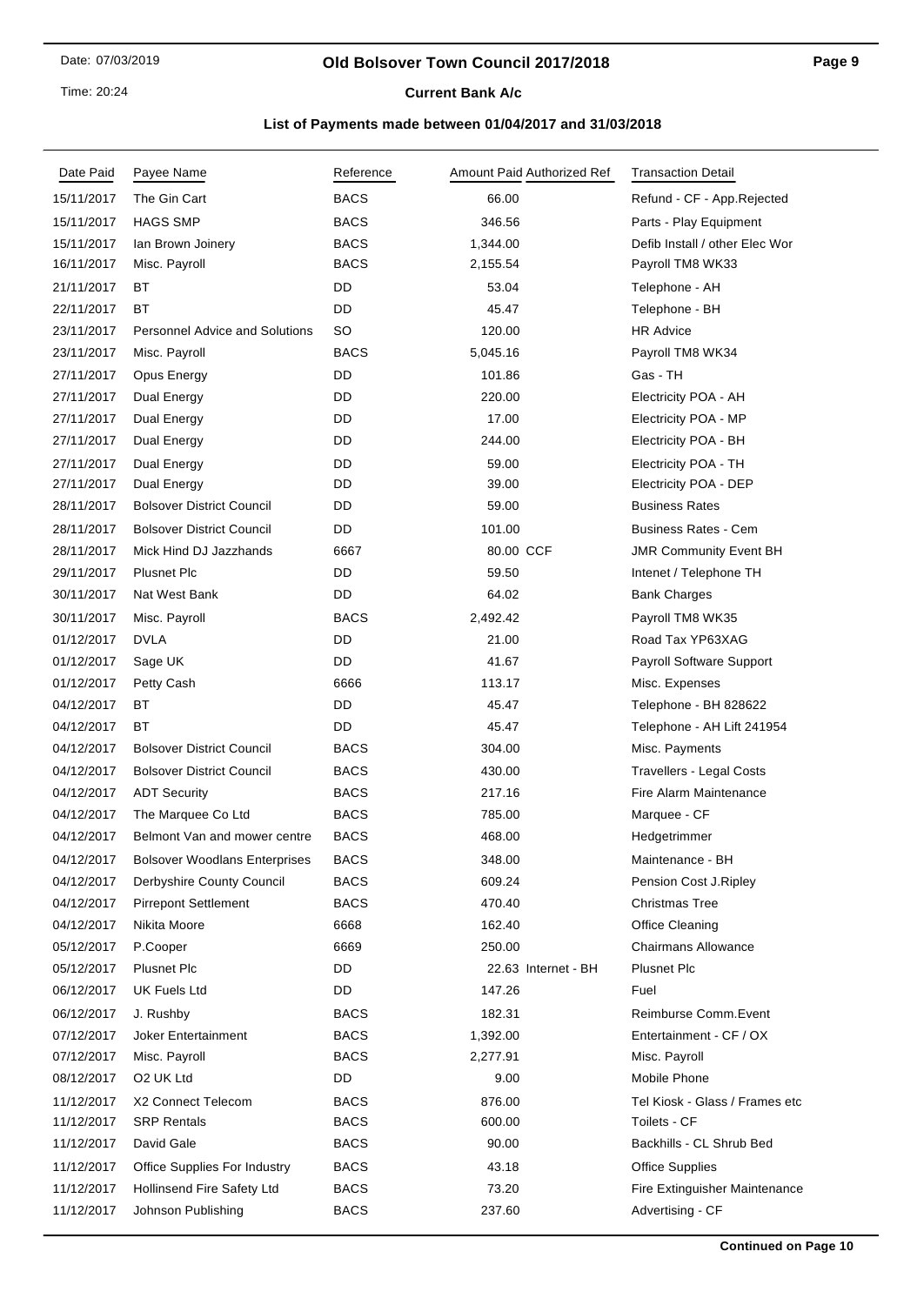Time: 20:24

# **Current Bank A/c**

| Date Paid  | Payee Name                            | Reference   | Amount Paid Authorized Ref | <b>Transaction Detail</b>            |
|------------|---------------------------------------|-------------|----------------------------|--------------------------------------|
| 11/12/2017 | Plantscape                            | <b>BACS</b> | 2,400.00                   | <b>Festive Solar Christmas Trees</b> |
| 11/12/2017 | St John Ambulance                     | <b>BACS</b> | 110.40                     | First Aid - CF                       |
| 12/12/2017 | R B Elliott and Sons                  | 6670        | 25.00                      | <b>CF - Best Dressed Window</b>      |
| 12/12/2017 | <b>Land Registry</b>                  | DD          | 3.00                       | Search Fees                          |
| 12/12/2017 | <b>HMRC PAYE</b>                      | <b>BACS</b> | 3,365.98                   | <b>HMRC PAYE TM8</b>                 |
| 12/12/2017 | Derbyshire County Council             | <b>BACS</b> | 3,904.90                   | Pension Cont TM8                     |
| 14/12/2017 | Mansfield and Ashfield Broadca        | <b>BACS</b> | 252.00                     | Advertising - CF                     |
| 14/12/2017 | Misc. Payroll                         | <b>BACS</b> | 2,056.68                   | Misc. Payroll                        |
| 15/12/2017 | Nat West Bank                         | DD          | 31.18                      | <b>Bankline Charges</b>              |
| 18/12/2017 | Clerk                                 | <b>BACS</b> | 372.94                     | Misc. Payments                       |
| 20/12/2017 | W H Buck & Son                        | <b>BACS</b> | 168.00                     | Repairs - Flower Bed CW              |
| 20/12/2017 | P Turton Building Ltd                 | <b>BACS</b> | 11,400.00                  | EH Project - CH                      |
| 21/12/2017 | Misc. Payroll                         | <b>BACS</b> | 5,096.44                   | Misc. Payroll                        |
| 22/12/2017 | <b>Personnel Advice and Solutions</b> | SO          | 120.00                     | <b>HR Services</b>                   |
| 27/12/2017 | Dual Energy                           | DD          | 220.00                     | Electricity POA - AH                 |
| 27/12/2017 | Dual Energy                           | DD          | 17.00                      | Electricity POA - MP                 |
| 27/12/2017 | Dual Energy                           | DD          | 244.00                     | Electricity POA - BH                 |
| 27/12/2017 | Dual Energy                           | DD          | 59.00                      | Electricity POA - TH                 |
| 27/12/2017 | Dual Energy                           | DD          | 39.00                      | Electricity POA - DEP                |
| 27/12/2017 | Opus Energy                           | DD          | 286.13                     | Gas - TH                             |
| 28/12/2017 | <b>Bolsover District Council</b>      | DD          | 59.00                      | <b>Business Rates - BH</b>           |
| 28/12/2017 | <b>Bolsover District Council</b>      | DD          | 101.00                     | <b>Business Rates - CEM</b>          |
| 28/12/2017 | Misc. Payroll                         | BACS        | 1,876.82                   | Misc. Payroll                        |
| 29/12/2017 | Nat West Bank                         | DD          | 39.60                      | <b>Bank Charges</b>                  |
| 02/01/2018 | <b>DVLA</b>                           | DD          | 21.00                      | Road Tax TP63XAG                     |
| 02/01/2018 | Sage UK                               | DD          | 41.67                      | Payroll Software                     |
| 02/01/2018 | <b>BT</b>                             | DD          | 169.45                     | Telephone - TH                       |
| 02/01/2018 | British gas                           | DD          | 39.24                      | Electricity - MPC                    |
| 03/01/2018 | Plusnet Plc                           | DD          | 57.46                      | Telephone - Internet - TH            |
| 04/01/2018 | <b>EDF Energy</b>                     | DD          | 80.00                      | Electricity POA - MPC                |
| 04/01/2018 | Misc. Payroll                         | <b>BACS</b> | 1,668.04                   | Payroll TM9 WK40                     |
| 05/01/2018 | <b>Chairmans Allowance</b>            | 6672        | 650.00                     | <b>Chairmans Allowance</b>           |
| 05/01/2018 | DCK & L Autos                         | 6671        | 50.00                      | MOT - Transit YP63XAG                |
| 08/01/2018 | SSE                                   | DD          | 714.73                     | Gas - BH                             |
| 09/01/2018 | O2 UK Ltd                             | DD          | 9.00                       | Mobile Phone - DEP                   |
| 09/01/2018 | Derbyshire County Council             | <b>BACS</b> | 4,311.03                   | Pension Fund                         |
| 10/01/2018 | <b>UK Fuels Ltd</b>                   | DD          | 260.55                     | Fuel                                 |
| 11/01/2018 | <b>Plusnet Plc</b>                    | DD          | 14.40                      | Internet - BH                        |
| 11/01/2018 | <b>HMRC PAYE</b>                      | <b>BACS</b> | 3,610.45                   | PAYE                                 |
| 11/01/2018 | Misc. Payroll                         | <b>BACS</b> | 2,274.93                   | PAYE TM10 WK41                       |
| 12/01/2018 | LITE Ltd                              | BACS        | 4,906.80                   | Christmas Lights                     |
| 12/01/2018 | R A Parker                            | <b>BACS</b> | 820.00                     | Window Cleaning - BH                 |
| 12/01/2018 | <b>NAL Plant Ltd</b>                  | <b>BACS</b> | 428.26                     | Misc. Purchases                      |
| 12/01/2018 | Geoff Matthews engineers              | BACS        | 313.87                     | <b>Tractor Parts</b>                 |
| 12/01/2018 | <b>AMA Supplies Ltd</b>               | <b>BACS</b> | 276.91                     | <b>Cleaning Consumables</b>          |
| 12/01/2018 | Konica Minolta                        | <b>BACS</b> | 251.22                     | Copier Supplies / Maintenance        |
| 12/01/2018 | <b>Gillgrass Nurseries</b>            | <b>BACS</b> | 204.00                     | Cavendish Walk Planting              |
|            |                                       |             |                            |                                      |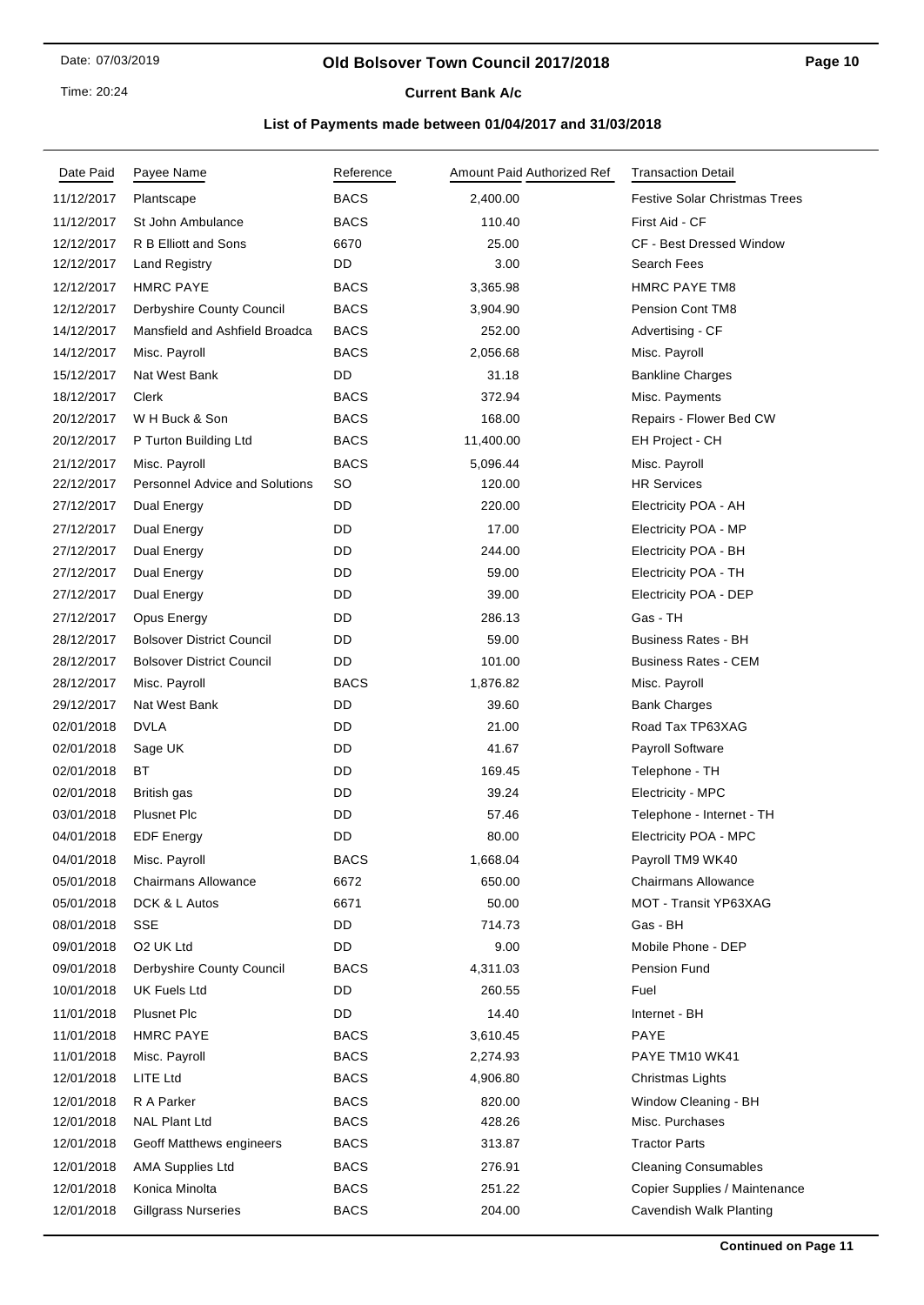### **Old Bolsover Town Council 2017/2018**

**Current Bank A/c** 

| Date Paid  | Payee Name                            | Reference   | Amount Paid Authorized Ref | <b>Transaction Detail</b>           |
|------------|---------------------------------------|-------------|----------------------------|-------------------------------------|
| 15/01/2018 | Nat West Bank                         | DD          | 30.44                      | <b>Bankline Charges</b>             |
| 18/01/2018 | Misc. Payroll                         | DD          | 1,965.74                   | Payroll TM10 WK42                   |
| 22/01/2018 | <b>Personnel Advice and Solutions</b> | <b>SO</b>   | 120.00                     | <b>HR Advice Services</b>           |
| 23/01/2018 | Waterplus                             | DD          | 50.72                      | Water - BH                          |
| 25/01/2018 | Opus Energy                           | DD          | 360.61                     | Gas - TH                            |
| 25/01/2018 | Misc. Payroll                         | <b>BACS</b> | 4,890.78                   | Payroll TM10 WK43                   |
| 26/01/2018 | Waterplus                             | DD          | 26.12                      | Water - Cemetery                    |
| 26/01/2018 | Dual Energy                           | DD          | 303.00                     | Electricity POA - AH                |
| 26/01/2018 | Dual Energy                           | DD          | 17.00                      | Electricity POA - MP                |
| 28/01/2018 | <b>Bolsover District Council</b>      | DD          | 59.00                      | NNDR - BH                           |
| 28/01/2018 | <b>Bolsover District Council</b>      | DD          | 101.00                     | NNDR - CEM                          |
| 29/01/2018 | <b>Plusnet Plc</b>                    | DD          | 60.94                      | Telephone / Internet - TH           |
| 29/01/2018 | Waterplus                             | DD          | 19.21                      | Water - TH                          |
| 29/01/2018 | Waterplus                             | DD          | 99.87                      | Water - SHR                         |
| 29/01/2018 | Dual Energy                           | DD          | 268.00                     | Electricity POA - BH                |
| 29/01/2018 | Dual Energy                           | DD          | 59.00                      | Electricity POA - TH                |
| 29/01/2018 | Dual Energy                           | DD          | 39.00                      | Electricity POA - DEP               |
| 31/01/2018 | Nat West Bank                         | DD          | 32.89                      | <b>Bank Charges</b>                 |
| 01/02/2018 | <b>DVLA</b>                           | DD          | 21.00                      | Road Tax YP63XAG                    |
| 01/02/2018 | <b>EDF Energy</b>                     | DD          | 80.00                      | Electricity POA - MP FP             |
| 01/02/2018 | Sage UK                               | DD          | 41.67                      | Payroll Software                    |
| 01/02/2018 | Misc. Payroll                         | <b>BACS</b> | 1,911.75                   | Payroll TM10 WK44                   |
| 05/02/2018 | <b>ID Mobile</b>                      | DD          | 3.99                       | Mobile Telephone SIM                |
| 06/02/2018 | Nikita Moore                          | 6675        | 151.20                     | Office Cleaning                     |
| 06/02/2018 | Post Office Ltd                       | 6674        | 112.00                     | <b>Stamps</b>                       |
| 07/02/2018 | O <sub>2</sub> UK Ltd                 | DD          | 9.00                       | Mobile Phone - Depot                |
| 07/02/2018 | <b>UK Fuels Ltd</b>                   | DD          | 190.77                     | Fuel                                |
| 07/02/2018 | Vault Contracts Ltd                   | <b>BACS</b> | 1,152.00                   | Alarm Maintenance                   |
| 07/02/2018 | Wingerworth tyres                     | <b>BACS</b> | 14.88                      | <b>Tyre Valve</b>                   |
| 07/02/2018 | <b>Whitwell Brass Band</b>            | <b>BACS</b> | 250.00                     | Brass Band - CF                     |
| 07/02/2018 | W.G.Pollard                           | <b>BACS</b> | 31.18                      | Keys - BH                           |
| 07/02/2018 | <b>CP Environmental</b>               | <b>BACS</b> | 483.60                     | <b>Skip Hire</b>                    |
| 07/02/2018 | Clerk - Reimbursement                 | <b>BACS</b> | 203.98                     | Clerk - Reimbursement               |
| 07/02/2018 | Belmont Van and mower centre          | <b>BACS</b> | 639.60                     | Lawnmower                           |
| 07/02/2018 | Hollinsend Fire Safety Ltd            | DD          | 217.80                     | Fire Extinguisher Maintenance       |
| 07/02/2018 | The National Allotment Society        | <b>BACS</b> | 66.00                      | <b>Allotment Society Membership</b> |
| 07/02/2018 | AB Compliance PAT Testing             | <b>BACS</b> | 140.75                     | <b>PAT Testing</b>                  |
| 07/02/2018 | <b>BAPP Industrial Supplies</b>       | <b>BACS</b> | 25.75                      | <b>Workshop Consumables</b>         |
| 07/02/2018 | <b>AMA Supplies Ltd</b>               | <b>BACS</b> | 199.00                     | <b>Cleaning Supplies</b>            |
| 07/02/2018 | <b>Currys PC World Business</b>       | <b>BACS</b> | 254.61                     | <b>OPffice Equipment</b>            |
| 07/02/2018 | <b>Office Supplies For Industry</b>   | BACS        | 37.91                      | Stationery                          |
| 07/02/2018 | Derbyshire County Council             | <b>BACS</b> | 3,709.09                   | <b>Pension Contributions</b>        |
| 08/02/2018 | Misc. Payroll                         | <b>BACS</b> | 2,117.96                   | Payroll TM11 WK45                   |
| 09/02/2018 | <b>Plusnet Plc</b>                    | DD          | 32.03                      | Internet - BH                       |
| 12/02/2018 | <b>HMRC PAYE</b>                      | <b>BACS</b> | 3,156.37                   | PAYE TM10                           |
| 13/02/2018 | <b>Land Registry</b>                  | DD          | 6.00                       | <b>Land Registry Search</b>         |
| 13/02/2018 | <b>Bolsover District Council</b>      | <b>BACS</b> | 693.00                     | Planning Fees - New Depot           |
|            |                                       |             |                            |                                     |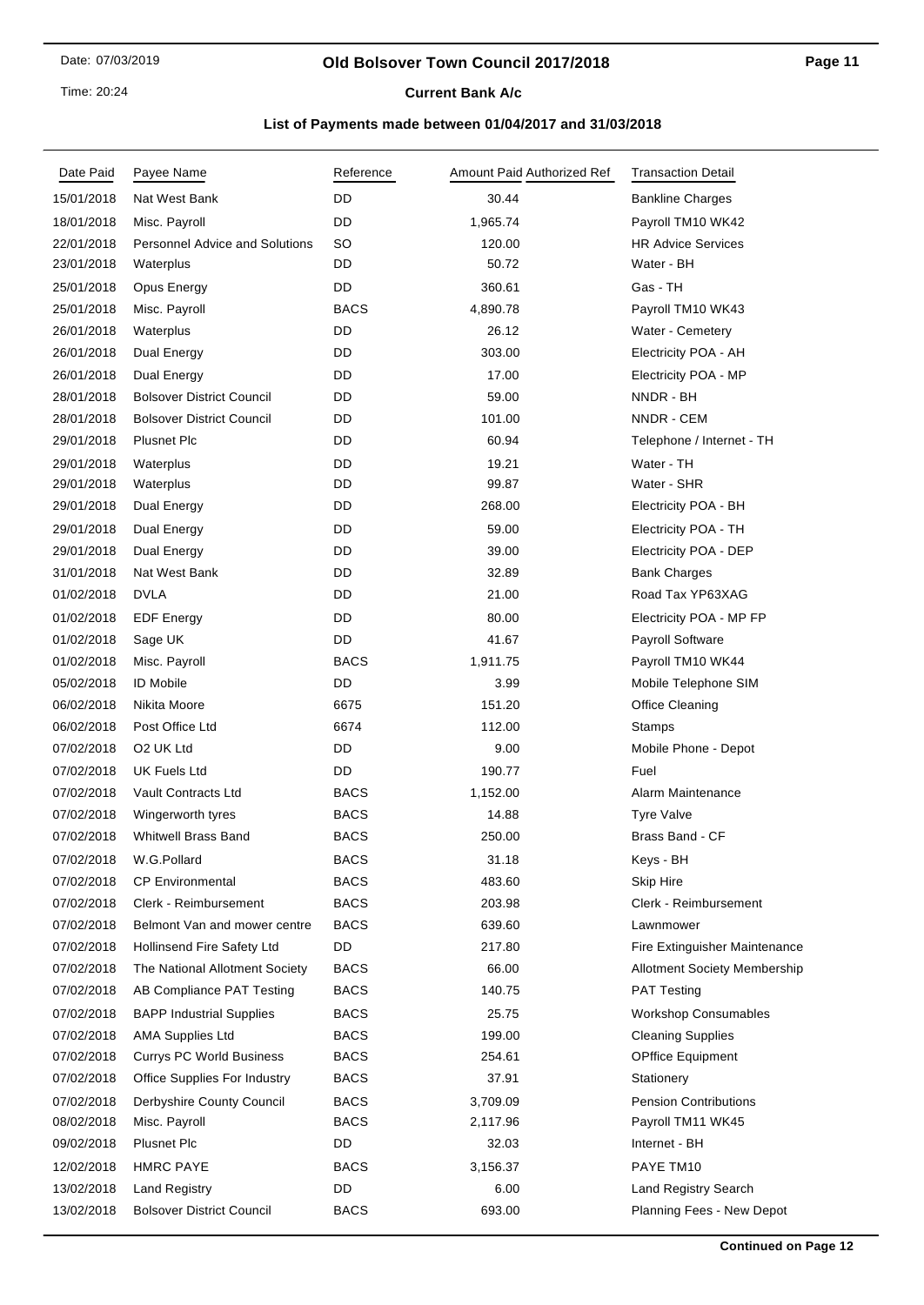Time: 20:24

# **Current Bank A/c**

| Date Paid  | Payee Name                            | Reference        |          | Amount Paid Authorized Ref  | <b>Transaction Detail</b>      |
|------------|---------------------------------------|------------------|----------|-----------------------------|--------------------------------|
| 13/02/2018 | Garden Flair                          | <b>BACS</b>      | 1,205.00 |                             | <b>Summer Planting</b>         |
| 13/02/2018 | Carr Vale FC                          | 6676             |          | 500.00 Coun 9/1/18<br>12(1) | Grant - Fundraising Event      |
| 13/02/2018 | Carr Vale FC                          | 6677             | 100.00   |                             | <b>CCF CIIr Bowler West</b>    |
| 13/02/2018 | 4th Bolsover Scouts                   | 6678             | 100.00   |                             | <b>CCF Cllr Bowler Beavers</b> |
| 15/02/2018 | NatWest                               | DD               | 24.89    |                             | <b>Bank Charges</b>            |
| 15/02/2018 | Misc. Payroll                         | <b>BACS</b>      | 1,969.86 |                             | Payroll TM11 WK46              |
| 15/02/2018 | Misc. Payroll                         | <b>BACS CORR</b> | $-1.00$  |                             | Payroll Correction TM11 WK46   |
| 20/02/2018 | The Bolsover WI                       | 6673             | 500.00   |                             | <b>CCF Cllr Adams - East</b>   |
| 21/02/2018 | ВT                                    | DD               | 51.86    |                             | Telephone - AH                 |
| 22/02/2018 | ВT                                    | DD               | 45.47    |                             | Telephone - TH                 |
| 22/02/2018 | Misc. Payroll                         | <b>BACS</b>      | 4,937.52 |                             | Payroll TM11 WK47              |
| 22/02/2018 | <b>Personnel Advice and Solutions</b> | SO               | 120.00   |                             | <b>HR Support Services</b>     |
| 26/02/2018 | Opus Energy                           | DD               | 331.37   |                             | Gas - TH                       |
| 27/02/2018 | Dual Energy                           | DD               | 303.00   |                             | Electricity POA - AH           |
| 27/02/2018 | Dual Energy                           | DD               | 17.00    |                             | Electricity POA - MP           |
| 27/02/2018 | Dual Energy                           | DD               | 268.00   |                             | Electricity POA - BH           |
| 27/02/2018 | Dual Energy                           | DD               | 59.00    |                             | Electricity POA - TH           |
| 27/02/2018 | Dual Energy                           | DD               | 62.00    |                             | Electricity POA - DEP          |
| 28/02/2018 | Nat West Bank                         | DD               | 67.21    |                             | <b>Bank Charges</b>            |
| 01/03/2018 | <b>Plusnet Plc</b>                    | DD               | 52.96    |                             | Internet / Telephone TH        |
| 01/03/2018 | <b>EDF</b> Energy                     | DD               | 80.00    |                             | Electricity - POA - MP         |
| 01/03/2018 | <b>DVLA</b>                           | DD               | 21.00    |                             | Road Tax - YP63XAG             |
| 01/03/2018 | Sage UK                               | DD               | 41.67    |                             | Payroll Software               |
| 01/03/2018 | Misc. Payroll                         | <b>BACS</b>      | 1,985.19 |                             | TM11 WK48                      |
| 06/03/2018 | ВT                                    | DD               | 45.47    |                             | Telephone - BH Alarm           |
| 06/03/2018 | ВT                                    | DD               | 45.47    |                             | Telephone - AH Lift            |
| 06/03/2018 | Derbyshire County Council             | <b>BACS</b>      | 3,743.38 |                             | <b>Pension Contributions</b>   |
| 06/03/2018 | Sign Power Limited                    | <b>BACS</b>      | 123.00   |                             | Signs                          |
| 07/03/2018 | <b>ID Plus</b>                        | DD               | 3.99     |                             | Phone SIM                      |
| 07/03/2018 | UK Fuels Ltd                          | DD               | 246.88   |                             | Fuel                           |
| 08/03/2018 | SSE                                   | DD               | 901.65   |                             | Gas - BH                       |
| 08/03/2018 | <b>HMRC PAYE</b>                      | <b>BACS</b>      | 3,139.48 |                             | PAYE                           |
| 08/03/2018 | Misc. Payroll                         | <b>BACS</b>      | 1,901.11 |                             | <b>TM12 WK49</b>               |
| 09/03/2018 | <b>HAGS SMP</b>                       | <b>BACS</b>      | 346.56   |                             | Payment Returned               |
| 09/03/2018 | <b>HAGS SMP</b>                       | $-346.56$        | -346.56  |                             | Reverse Incorrect Post         |
| 09/03/2018 | <b>HAGS SMP</b>                       | $-346.56$        | -346.56  |                             | Payment Returned               |
| 09/03/2018 | <b>Plusnet Plc</b>                    | DD               | 43.78    |                             | Internet - BH                  |
| 10/03/2018 | Opus Energy                           | DD               | 379.94   |                             | Gas - TH                       |
| 12/03/2018 | O <sub>2</sub> UK Ltd                 | DD               | 9.00     |                             | Mobile Phone - depot           |
| 12/03/2018 | <b>PWLB</b>                           | DD               | 53.75    |                             | Loan Repayment                 |
| 12/03/2018 | Trade UK                              | <b>BACS</b>      | 53.93    |                             | Misc                           |
| 12/03/2018 | Spaldings                             | <b>BACS</b>      | 791.34   |                             | Misc. Parts                    |
| 12/03/2018 | Geoff Matthews engineers              | <b>BACS</b>      | 23.42    |                             | Parts                          |
| 12/03/2018 | Kone Plc                              | <b>BACS</b>      | 128.70   |                             | Lift Maintenance - BH          |
| 12/03/2018 | Currys PC World                       | <b>BACS</b>      | 302.17   |                             | Laptop / Case Oxcroft          |
| 12/03/2018 | <b>AMA Supplies Ltd</b>               | <b>BACS</b>      | 224.40   |                             | <b>Cleaning Consumables</b>    |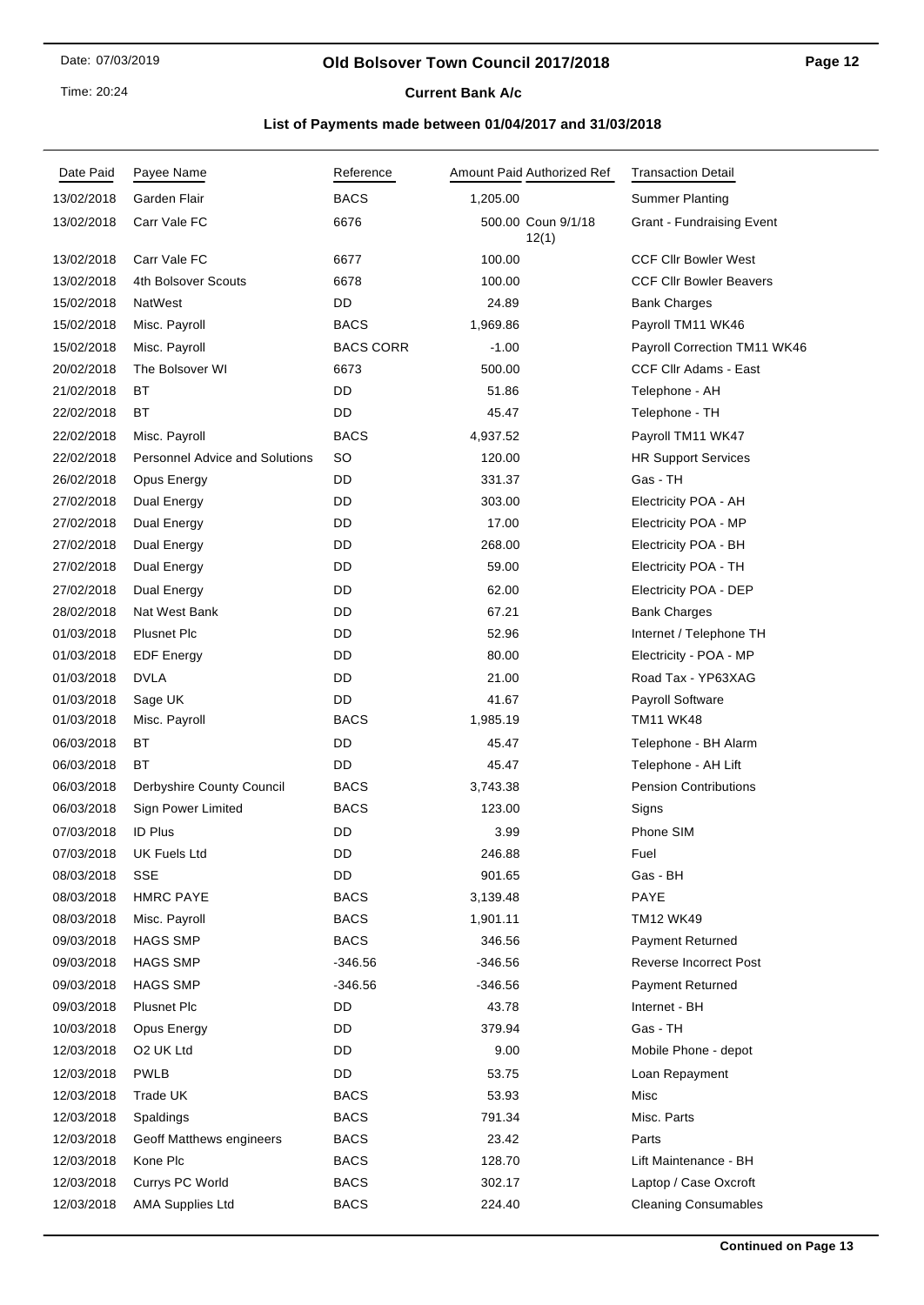### **Old Bolsover Town Council 2017/2018**

**Current Bank A/c** 

| <b>ADT Security</b><br><b>BACS</b><br>217.16<br>Fire Alarm maintenance<br>12/03/2018<br><b>BACS</b><br>10,000.00 Council<br>12/03/2018<br>Oxcroft<br>Grant<br>14Nov17/10<br><b>BACS</b><br>31.18<br>Domain Ren - discoverbolsover<br>12/03/2018<br>$123$ -Reg<br><b>BACS</b><br>12/03/2018<br>Office Supplies For Industry<br>99.42<br><b>Office Suppies</b><br><b>NAL Plant Ltd</b><br><b>BACS</b><br>12/03/2018<br>60.00<br><b>Breaker Hire</b><br>12/03/2018<br>Romely Plant Maintenance Ltd<br><b>BACS</b><br>726.00<br><b>Brackets for Hanging Baskets</b><br>12/03/2018<br>Ward Cole Ltd<br><b>BACS</b><br>384.00<br>HE Proj Conduit Houses<br>12/03/2018<br><b>IFTS</b><br><b>BACS</b><br>24.00<br>Parts<br>Victoria Asset Finance<br>DD<br>13/03/2018<br>234.00<br>Mower - Secondary Rental<br>13/03/2018<br>T A Page & Son<br><b>BACS</b><br>134.05<br>Paint<br>14/03/2018<br><b>Information Commissioner</b><br>DD<br>35.00<br>Data Protection Act Registrati<br>15/03/2018<br>Derbyshire County Council<br><b>BACS</b><br>609.24<br><b>LGPS Added Years</b><br>DD<br>28.22<br>15/03/2018<br>Nat West Bank<br><b>Bankline Charges</b><br>15/03/2018<br>Yorkshire Water<br>DD<br>44.00<br>Utility Charges POA - BH<br>DD<br>Yorkshire Water<br>15.00<br>Utility Charges POA - TH<br>15/03/2018<br><b>Driveout Pest Control Services</b><br><b>BACS</b><br><b>Pest Control Oxcroft</b><br>15/03/2018<br>108.00<br>15/03/2018<br>Misc. Payroll<br><b>BACS</b><br>2,015.78<br><b>TM12 WK50</b><br>19/03/2018<br>Severn Trent Water<br>DD<br>16.22<br>Water - OL allotments<br>83.11<br>22/03/2018<br><b>OBTC Petty Cash</b><br>6679<br><b>OBTC Petty Cash</b><br>SO<br><b>Personnel Advice and Solutions</b><br>120.00<br><b>Personnel Advice Services</b><br>22/03/2018<br><b>BACS</b><br><b>TM12 WK51</b><br>22/03/2018<br>Misc. Payroll<br>4,992.83<br>27/03/2018<br>Dual Energy<br><b>BACS</b><br>303.00<br>Electricity POA - AH<br>27/03/2018<br><b>Dual Energy</b><br><b>BACS</b><br>17.00<br>Electricity POA - MP<br>DD<br>268.00<br>27/03/2018<br>Dual Energy<br>Electricity POA - BH<br>DD<br>59.00<br>Electricity POA - TH<br>27/03/2018<br>Dual Energy<br>DD<br>27/03/2018<br>62.00<br>Electricity POA - DEP<br>Dual Energy<br><b>BACS</b><br>2,000.00 Council 13 Mar<br>Grant<br>27/03/2018<br><b>Freedom Community Project</b><br>18<br><b>Mitchell Proctor &amp; Partners</b><br>27/03/2018<br><b>BACS</b><br>Professional Fees - Depot<br>2,400.00<br><b>BACS</b><br>27/03/2018<br>P Turton Building Ltd<br>420.00<br>Rebuild Damaged Stone Cairn<br>27/03/2018<br>P Turton Building Ltd<br>BACS<br>10,619.40<br>HE Proj - Conduit Houses<br>Jane Holt<br><b>BACS</b><br>1,111.60<br>HE Proj - Conduit Houses<br>27/03/2018<br>27/03/2018<br>Pugh Computers Ltd<br><b>BACS</b><br>254.45<br>Adobe Software Licence<br>28/03/2018<br><b>Freedom Community Project</b><br>6680<br>450.00<br>CCF - Cllr Haigh<br>28/03/2018<br>CCF tbc<br>6681<br>450.00<br>CCF - Cllr Tooth<br>CCF - Cllr Bowler<br>Pumpkin Patch<br>6682<br>100.00<br>28/03/2018<br>28/03/2018<br><b>Bolsover WI</b><br>6683<br>50.00<br><b>CCF - Cllr Bowler</b><br>Carr Vale Football Club<br>6684<br>28/03/2018<br>500.00 Council 13/2/18<br>Grant<br>28/03/2018<br>6685<br>250.00<br><b>Freedom Community Project</b><br>CCF - Cllr Bagguley<br><b>RSPB</b><br>80.00<br>80.00<br>Income - FDF18<br>29/03/2018<br>29/03/2018<br>Clerk<br>6686<br>375.08<br>Travel Expenses 1/4/18-29/3/18<br>6688<br>2,000.00<br>CCF CIIr CPC / PC / SG / RH<br>29/03/2018<br>Oxcroft<br>29/03/2018<br>Freedom Community Project<br>6689<br>237.69<br><b>CCF Cllr Rushby</b><br><b>Plusnet Plc</b><br>DD<br>Internet / Telephone - TH<br>29/03/2018<br>61.60<br><b>BACS</b><br>Misc Purchases<br>29/03/2018<br><b>AMA Supplies Ltd</b><br>709.70<br>29/03/2018<br>T C Harrison JCB<br><b>BACS</b><br>O/S Equipment<br>2,580.00 | Date Paid | Payee Name | Reference | Amount Paid Authorized Ref | <b>Transaction Detail</b> |
|-------------------------------------------------------------------------------------------------------------------------------------------------------------------------------------------------------------------------------------------------------------------------------------------------------------------------------------------------------------------------------------------------------------------------------------------------------------------------------------------------------------------------------------------------------------------------------------------------------------------------------------------------------------------------------------------------------------------------------------------------------------------------------------------------------------------------------------------------------------------------------------------------------------------------------------------------------------------------------------------------------------------------------------------------------------------------------------------------------------------------------------------------------------------------------------------------------------------------------------------------------------------------------------------------------------------------------------------------------------------------------------------------------------------------------------------------------------------------------------------------------------------------------------------------------------------------------------------------------------------------------------------------------------------------------------------------------------------------------------------------------------------------------------------------------------------------------------------------------------------------------------------------------------------------------------------------------------------------------------------------------------------------------------------------------------------------------------------------------------------------------------------------------------------------------------------------------------------------------------------------------------------------------------------------------------------------------------------------------------------------------------------------------------------------------------------------------------------------------------------------------------------------------------------------------------------------------------------------------------------------------------------------------------------------------------------------------------------------------------------------------------------------------------------------------------------------------------------------------------------------------------------------------------------------------------------------------------------------------------------------------------------------------------------------------------------------------------------------------------------------------------------------------------------------------------------------------------------------------------------------------------------------------------------------------------------------------------------------------------------------------------------------------------------------------------------------------------------------------------------------------------------------------------------------------------------------------------------------------------------------------------------------------------------------------------------------------------------------------------------------------------------------------------------------------------------------------------------------------------------------------------------------------|-----------|------------|-----------|----------------------------|---------------------------|
|                                                                                                                                                                                                                                                                                                                                                                                                                                                                                                                                                                                                                                                                                                                                                                                                                                                                                                                                                                                                                                                                                                                                                                                                                                                                                                                                                                                                                                                                                                                                                                                                                                                                                                                                                                                                                                                                                                                                                                                                                                                                                                                                                                                                                                                                                                                                                                                                                                                                                                                                                                                                                                                                                                                                                                                                                                                                                                                                                                                                                                                                                                                                                                                                                                                                                                                                                                                                                                                                                                                                                                                                                                                                                                                                                                                                                                                                                                       |           |            |           |                            |                           |
|                                                                                                                                                                                                                                                                                                                                                                                                                                                                                                                                                                                                                                                                                                                                                                                                                                                                                                                                                                                                                                                                                                                                                                                                                                                                                                                                                                                                                                                                                                                                                                                                                                                                                                                                                                                                                                                                                                                                                                                                                                                                                                                                                                                                                                                                                                                                                                                                                                                                                                                                                                                                                                                                                                                                                                                                                                                                                                                                                                                                                                                                                                                                                                                                                                                                                                                                                                                                                                                                                                                                                                                                                                                                                                                                                                                                                                                                                                       |           |            |           |                            |                           |
|                                                                                                                                                                                                                                                                                                                                                                                                                                                                                                                                                                                                                                                                                                                                                                                                                                                                                                                                                                                                                                                                                                                                                                                                                                                                                                                                                                                                                                                                                                                                                                                                                                                                                                                                                                                                                                                                                                                                                                                                                                                                                                                                                                                                                                                                                                                                                                                                                                                                                                                                                                                                                                                                                                                                                                                                                                                                                                                                                                                                                                                                                                                                                                                                                                                                                                                                                                                                                                                                                                                                                                                                                                                                                                                                                                                                                                                                                                       |           |            |           |                            |                           |
|                                                                                                                                                                                                                                                                                                                                                                                                                                                                                                                                                                                                                                                                                                                                                                                                                                                                                                                                                                                                                                                                                                                                                                                                                                                                                                                                                                                                                                                                                                                                                                                                                                                                                                                                                                                                                                                                                                                                                                                                                                                                                                                                                                                                                                                                                                                                                                                                                                                                                                                                                                                                                                                                                                                                                                                                                                                                                                                                                                                                                                                                                                                                                                                                                                                                                                                                                                                                                                                                                                                                                                                                                                                                                                                                                                                                                                                                                                       |           |            |           |                            |                           |
|                                                                                                                                                                                                                                                                                                                                                                                                                                                                                                                                                                                                                                                                                                                                                                                                                                                                                                                                                                                                                                                                                                                                                                                                                                                                                                                                                                                                                                                                                                                                                                                                                                                                                                                                                                                                                                                                                                                                                                                                                                                                                                                                                                                                                                                                                                                                                                                                                                                                                                                                                                                                                                                                                                                                                                                                                                                                                                                                                                                                                                                                                                                                                                                                                                                                                                                                                                                                                                                                                                                                                                                                                                                                                                                                                                                                                                                                                                       |           |            |           |                            |                           |
|                                                                                                                                                                                                                                                                                                                                                                                                                                                                                                                                                                                                                                                                                                                                                                                                                                                                                                                                                                                                                                                                                                                                                                                                                                                                                                                                                                                                                                                                                                                                                                                                                                                                                                                                                                                                                                                                                                                                                                                                                                                                                                                                                                                                                                                                                                                                                                                                                                                                                                                                                                                                                                                                                                                                                                                                                                                                                                                                                                                                                                                                                                                                                                                                                                                                                                                                                                                                                                                                                                                                                                                                                                                                                                                                                                                                                                                                                                       |           |            |           |                            |                           |
|                                                                                                                                                                                                                                                                                                                                                                                                                                                                                                                                                                                                                                                                                                                                                                                                                                                                                                                                                                                                                                                                                                                                                                                                                                                                                                                                                                                                                                                                                                                                                                                                                                                                                                                                                                                                                                                                                                                                                                                                                                                                                                                                                                                                                                                                                                                                                                                                                                                                                                                                                                                                                                                                                                                                                                                                                                                                                                                                                                                                                                                                                                                                                                                                                                                                                                                                                                                                                                                                                                                                                                                                                                                                                                                                                                                                                                                                                                       |           |            |           |                            |                           |
|                                                                                                                                                                                                                                                                                                                                                                                                                                                                                                                                                                                                                                                                                                                                                                                                                                                                                                                                                                                                                                                                                                                                                                                                                                                                                                                                                                                                                                                                                                                                                                                                                                                                                                                                                                                                                                                                                                                                                                                                                                                                                                                                                                                                                                                                                                                                                                                                                                                                                                                                                                                                                                                                                                                                                                                                                                                                                                                                                                                                                                                                                                                                                                                                                                                                                                                                                                                                                                                                                                                                                                                                                                                                                                                                                                                                                                                                                                       |           |            |           |                            |                           |
|                                                                                                                                                                                                                                                                                                                                                                                                                                                                                                                                                                                                                                                                                                                                                                                                                                                                                                                                                                                                                                                                                                                                                                                                                                                                                                                                                                                                                                                                                                                                                                                                                                                                                                                                                                                                                                                                                                                                                                                                                                                                                                                                                                                                                                                                                                                                                                                                                                                                                                                                                                                                                                                                                                                                                                                                                                                                                                                                                                                                                                                                                                                                                                                                                                                                                                                                                                                                                                                                                                                                                                                                                                                                                                                                                                                                                                                                                                       |           |            |           |                            |                           |
|                                                                                                                                                                                                                                                                                                                                                                                                                                                                                                                                                                                                                                                                                                                                                                                                                                                                                                                                                                                                                                                                                                                                                                                                                                                                                                                                                                                                                                                                                                                                                                                                                                                                                                                                                                                                                                                                                                                                                                                                                                                                                                                                                                                                                                                                                                                                                                                                                                                                                                                                                                                                                                                                                                                                                                                                                                                                                                                                                                                                                                                                                                                                                                                                                                                                                                                                                                                                                                                                                                                                                                                                                                                                                                                                                                                                                                                                                                       |           |            |           |                            |                           |
|                                                                                                                                                                                                                                                                                                                                                                                                                                                                                                                                                                                                                                                                                                                                                                                                                                                                                                                                                                                                                                                                                                                                                                                                                                                                                                                                                                                                                                                                                                                                                                                                                                                                                                                                                                                                                                                                                                                                                                                                                                                                                                                                                                                                                                                                                                                                                                                                                                                                                                                                                                                                                                                                                                                                                                                                                                                                                                                                                                                                                                                                                                                                                                                                                                                                                                                                                                                                                                                                                                                                                                                                                                                                                                                                                                                                                                                                                                       |           |            |           |                            |                           |
|                                                                                                                                                                                                                                                                                                                                                                                                                                                                                                                                                                                                                                                                                                                                                                                                                                                                                                                                                                                                                                                                                                                                                                                                                                                                                                                                                                                                                                                                                                                                                                                                                                                                                                                                                                                                                                                                                                                                                                                                                                                                                                                                                                                                                                                                                                                                                                                                                                                                                                                                                                                                                                                                                                                                                                                                                                                                                                                                                                                                                                                                                                                                                                                                                                                                                                                                                                                                                                                                                                                                                                                                                                                                                                                                                                                                                                                                                                       |           |            |           |                            |                           |
|                                                                                                                                                                                                                                                                                                                                                                                                                                                                                                                                                                                                                                                                                                                                                                                                                                                                                                                                                                                                                                                                                                                                                                                                                                                                                                                                                                                                                                                                                                                                                                                                                                                                                                                                                                                                                                                                                                                                                                                                                                                                                                                                                                                                                                                                                                                                                                                                                                                                                                                                                                                                                                                                                                                                                                                                                                                                                                                                                                                                                                                                                                                                                                                                                                                                                                                                                                                                                                                                                                                                                                                                                                                                                                                                                                                                                                                                                                       |           |            |           |                            |                           |
|                                                                                                                                                                                                                                                                                                                                                                                                                                                                                                                                                                                                                                                                                                                                                                                                                                                                                                                                                                                                                                                                                                                                                                                                                                                                                                                                                                                                                                                                                                                                                                                                                                                                                                                                                                                                                                                                                                                                                                                                                                                                                                                                                                                                                                                                                                                                                                                                                                                                                                                                                                                                                                                                                                                                                                                                                                                                                                                                                                                                                                                                                                                                                                                                                                                                                                                                                                                                                                                                                                                                                                                                                                                                                                                                                                                                                                                                                                       |           |            |           |                            |                           |
|                                                                                                                                                                                                                                                                                                                                                                                                                                                                                                                                                                                                                                                                                                                                                                                                                                                                                                                                                                                                                                                                                                                                                                                                                                                                                                                                                                                                                                                                                                                                                                                                                                                                                                                                                                                                                                                                                                                                                                                                                                                                                                                                                                                                                                                                                                                                                                                                                                                                                                                                                                                                                                                                                                                                                                                                                                                                                                                                                                                                                                                                                                                                                                                                                                                                                                                                                                                                                                                                                                                                                                                                                                                                                                                                                                                                                                                                                                       |           |            |           |                            |                           |
|                                                                                                                                                                                                                                                                                                                                                                                                                                                                                                                                                                                                                                                                                                                                                                                                                                                                                                                                                                                                                                                                                                                                                                                                                                                                                                                                                                                                                                                                                                                                                                                                                                                                                                                                                                                                                                                                                                                                                                                                                                                                                                                                                                                                                                                                                                                                                                                                                                                                                                                                                                                                                                                                                                                                                                                                                                                                                                                                                                                                                                                                                                                                                                                                                                                                                                                                                                                                                                                                                                                                                                                                                                                                                                                                                                                                                                                                                                       |           |            |           |                            |                           |
|                                                                                                                                                                                                                                                                                                                                                                                                                                                                                                                                                                                                                                                                                                                                                                                                                                                                                                                                                                                                                                                                                                                                                                                                                                                                                                                                                                                                                                                                                                                                                                                                                                                                                                                                                                                                                                                                                                                                                                                                                                                                                                                                                                                                                                                                                                                                                                                                                                                                                                                                                                                                                                                                                                                                                                                                                                                                                                                                                                                                                                                                                                                                                                                                                                                                                                                                                                                                                                                                                                                                                                                                                                                                                                                                                                                                                                                                                                       |           |            |           |                            |                           |
|                                                                                                                                                                                                                                                                                                                                                                                                                                                                                                                                                                                                                                                                                                                                                                                                                                                                                                                                                                                                                                                                                                                                                                                                                                                                                                                                                                                                                                                                                                                                                                                                                                                                                                                                                                                                                                                                                                                                                                                                                                                                                                                                                                                                                                                                                                                                                                                                                                                                                                                                                                                                                                                                                                                                                                                                                                                                                                                                                                                                                                                                                                                                                                                                                                                                                                                                                                                                                                                                                                                                                                                                                                                                                                                                                                                                                                                                                                       |           |            |           |                            |                           |
|                                                                                                                                                                                                                                                                                                                                                                                                                                                                                                                                                                                                                                                                                                                                                                                                                                                                                                                                                                                                                                                                                                                                                                                                                                                                                                                                                                                                                                                                                                                                                                                                                                                                                                                                                                                                                                                                                                                                                                                                                                                                                                                                                                                                                                                                                                                                                                                                                                                                                                                                                                                                                                                                                                                                                                                                                                                                                                                                                                                                                                                                                                                                                                                                                                                                                                                                                                                                                                                                                                                                                                                                                                                                                                                                                                                                                                                                                                       |           |            |           |                            |                           |
|                                                                                                                                                                                                                                                                                                                                                                                                                                                                                                                                                                                                                                                                                                                                                                                                                                                                                                                                                                                                                                                                                                                                                                                                                                                                                                                                                                                                                                                                                                                                                                                                                                                                                                                                                                                                                                                                                                                                                                                                                                                                                                                                                                                                                                                                                                                                                                                                                                                                                                                                                                                                                                                                                                                                                                                                                                                                                                                                                                                                                                                                                                                                                                                                                                                                                                                                                                                                                                                                                                                                                                                                                                                                                                                                                                                                                                                                                                       |           |            |           |                            |                           |
|                                                                                                                                                                                                                                                                                                                                                                                                                                                                                                                                                                                                                                                                                                                                                                                                                                                                                                                                                                                                                                                                                                                                                                                                                                                                                                                                                                                                                                                                                                                                                                                                                                                                                                                                                                                                                                                                                                                                                                                                                                                                                                                                                                                                                                                                                                                                                                                                                                                                                                                                                                                                                                                                                                                                                                                                                                                                                                                                                                                                                                                                                                                                                                                                                                                                                                                                                                                                                                                                                                                                                                                                                                                                                                                                                                                                                                                                                                       |           |            |           |                            |                           |
|                                                                                                                                                                                                                                                                                                                                                                                                                                                                                                                                                                                                                                                                                                                                                                                                                                                                                                                                                                                                                                                                                                                                                                                                                                                                                                                                                                                                                                                                                                                                                                                                                                                                                                                                                                                                                                                                                                                                                                                                                                                                                                                                                                                                                                                                                                                                                                                                                                                                                                                                                                                                                                                                                                                                                                                                                                                                                                                                                                                                                                                                                                                                                                                                                                                                                                                                                                                                                                                                                                                                                                                                                                                                                                                                                                                                                                                                                                       |           |            |           |                            |                           |
|                                                                                                                                                                                                                                                                                                                                                                                                                                                                                                                                                                                                                                                                                                                                                                                                                                                                                                                                                                                                                                                                                                                                                                                                                                                                                                                                                                                                                                                                                                                                                                                                                                                                                                                                                                                                                                                                                                                                                                                                                                                                                                                                                                                                                                                                                                                                                                                                                                                                                                                                                                                                                                                                                                                                                                                                                                                                                                                                                                                                                                                                                                                                                                                                                                                                                                                                                                                                                                                                                                                                                                                                                                                                                                                                                                                                                                                                                                       |           |            |           |                            |                           |
|                                                                                                                                                                                                                                                                                                                                                                                                                                                                                                                                                                                                                                                                                                                                                                                                                                                                                                                                                                                                                                                                                                                                                                                                                                                                                                                                                                                                                                                                                                                                                                                                                                                                                                                                                                                                                                                                                                                                                                                                                                                                                                                                                                                                                                                                                                                                                                                                                                                                                                                                                                                                                                                                                                                                                                                                                                                                                                                                                                                                                                                                                                                                                                                                                                                                                                                                                                                                                                                                                                                                                                                                                                                                                                                                                                                                                                                                                                       |           |            |           |                            |                           |
|                                                                                                                                                                                                                                                                                                                                                                                                                                                                                                                                                                                                                                                                                                                                                                                                                                                                                                                                                                                                                                                                                                                                                                                                                                                                                                                                                                                                                                                                                                                                                                                                                                                                                                                                                                                                                                                                                                                                                                                                                                                                                                                                                                                                                                                                                                                                                                                                                                                                                                                                                                                                                                                                                                                                                                                                                                                                                                                                                                                                                                                                                                                                                                                                                                                                                                                                                                                                                                                                                                                                                                                                                                                                                                                                                                                                                                                                                                       |           |            |           |                            |                           |
|                                                                                                                                                                                                                                                                                                                                                                                                                                                                                                                                                                                                                                                                                                                                                                                                                                                                                                                                                                                                                                                                                                                                                                                                                                                                                                                                                                                                                                                                                                                                                                                                                                                                                                                                                                                                                                                                                                                                                                                                                                                                                                                                                                                                                                                                                                                                                                                                                                                                                                                                                                                                                                                                                                                                                                                                                                                                                                                                                                                                                                                                                                                                                                                                                                                                                                                                                                                                                                                                                                                                                                                                                                                                                                                                                                                                                                                                                                       |           |            |           |                            |                           |
|                                                                                                                                                                                                                                                                                                                                                                                                                                                                                                                                                                                                                                                                                                                                                                                                                                                                                                                                                                                                                                                                                                                                                                                                                                                                                                                                                                                                                                                                                                                                                                                                                                                                                                                                                                                                                                                                                                                                                                                                                                                                                                                                                                                                                                                                                                                                                                                                                                                                                                                                                                                                                                                                                                                                                                                                                                                                                                                                                                                                                                                                                                                                                                                                                                                                                                                                                                                                                                                                                                                                                                                                                                                                                                                                                                                                                                                                                                       |           |            |           |                            |                           |
|                                                                                                                                                                                                                                                                                                                                                                                                                                                                                                                                                                                                                                                                                                                                                                                                                                                                                                                                                                                                                                                                                                                                                                                                                                                                                                                                                                                                                                                                                                                                                                                                                                                                                                                                                                                                                                                                                                                                                                                                                                                                                                                                                                                                                                                                                                                                                                                                                                                                                                                                                                                                                                                                                                                                                                                                                                                                                                                                                                                                                                                                                                                                                                                                                                                                                                                                                                                                                                                                                                                                                                                                                                                                                                                                                                                                                                                                                                       |           |            |           |                            |                           |
|                                                                                                                                                                                                                                                                                                                                                                                                                                                                                                                                                                                                                                                                                                                                                                                                                                                                                                                                                                                                                                                                                                                                                                                                                                                                                                                                                                                                                                                                                                                                                                                                                                                                                                                                                                                                                                                                                                                                                                                                                                                                                                                                                                                                                                                                                                                                                                                                                                                                                                                                                                                                                                                                                                                                                                                                                                                                                                                                                                                                                                                                                                                                                                                                                                                                                                                                                                                                                                                                                                                                                                                                                                                                                                                                                                                                                                                                                                       |           |            |           |                            |                           |
|                                                                                                                                                                                                                                                                                                                                                                                                                                                                                                                                                                                                                                                                                                                                                                                                                                                                                                                                                                                                                                                                                                                                                                                                                                                                                                                                                                                                                                                                                                                                                                                                                                                                                                                                                                                                                                                                                                                                                                                                                                                                                                                                                                                                                                                                                                                                                                                                                                                                                                                                                                                                                                                                                                                                                                                                                                                                                                                                                                                                                                                                                                                                                                                                                                                                                                                                                                                                                                                                                                                                                                                                                                                                                                                                                                                                                                                                                                       |           |            |           |                            |                           |
|                                                                                                                                                                                                                                                                                                                                                                                                                                                                                                                                                                                                                                                                                                                                                                                                                                                                                                                                                                                                                                                                                                                                                                                                                                                                                                                                                                                                                                                                                                                                                                                                                                                                                                                                                                                                                                                                                                                                                                                                                                                                                                                                                                                                                                                                                                                                                                                                                                                                                                                                                                                                                                                                                                                                                                                                                                                                                                                                                                                                                                                                                                                                                                                                                                                                                                                                                                                                                                                                                                                                                                                                                                                                                                                                                                                                                                                                                                       |           |            |           |                            |                           |
|                                                                                                                                                                                                                                                                                                                                                                                                                                                                                                                                                                                                                                                                                                                                                                                                                                                                                                                                                                                                                                                                                                                                                                                                                                                                                                                                                                                                                                                                                                                                                                                                                                                                                                                                                                                                                                                                                                                                                                                                                                                                                                                                                                                                                                                                                                                                                                                                                                                                                                                                                                                                                                                                                                                                                                                                                                                                                                                                                                                                                                                                                                                                                                                                                                                                                                                                                                                                                                                                                                                                                                                                                                                                                                                                                                                                                                                                                                       |           |            |           |                            |                           |
|                                                                                                                                                                                                                                                                                                                                                                                                                                                                                                                                                                                                                                                                                                                                                                                                                                                                                                                                                                                                                                                                                                                                                                                                                                                                                                                                                                                                                                                                                                                                                                                                                                                                                                                                                                                                                                                                                                                                                                                                                                                                                                                                                                                                                                                                                                                                                                                                                                                                                                                                                                                                                                                                                                                                                                                                                                                                                                                                                                                                                                                                                                                                                                                                                                                                                                                                                                                                                                                                                                                                                                                                                                                                                                                                                                                                                                                                                                       |           |            |           |                            |                           |
|                                                                                                                                                                                                                                                                                                                                                                                                                                                                                                                                                                                                                                                                                                                                                                                                                                                                                                                                                                                                                                                                                                                                                                                                                                                                                                                                                                                                                                                                                                                                                                                                                                                                                                                                                                                                                                                                                                                                                                                                                                                                                                                                                                                                                                                                                                                                                                                                                                                                                                                                                                                                                                                                                                                                                                                                                                                                                                                                                                                                                                                                                                                                                                                                                                                                                                                                                                                                                                                                                                                                                                                                                                                                                                                                                                                                                                                                                                       |           |            |           |                            |                           |
|                                                                                                                                                                                                                                                                                                                                                                                                                                                                                                                                                                                                                                                                                                                                                                                                                                                                                                                                                                                                                                                                                                                                                                                                                                                                                                                                                                                                                                                                                                                                                                                                                                                                                                                                                                                                                                                                                                                                                                                                                                                                                                                                                                                                                                                                                                                                                                                                                                                                                                                                                                                                                                                                                                                                                                                                                                                                                                                                                                                                                                                                                                                                                                                                                                                                                                                                                                                                                                                                                                                                                                                                                                                                                                                                                                                                                                                                                                       |           |            |           |                            |                           |
|                                                                                                                                                                                                                                                                                                                                                                                                                                                                                                                                                                                                                                                                                                                                                                                                                                                                                                                                                                                                                                                                                                                                                                                                                                                                                                                                                                                                                                                                                                                                                                                                                                                                                                                                                                                                                                                                                                                                                                                                                                                                                                                                                                                                                                                                                                                                                                                                                                                                                                                                                                                                                                                                                                                                                                                                                                                                                                                                                                                                                                                                                                                                                                                                                                                                                                                                                                                                                                                                                                                                                                                                                                                                                                                                                                                                                                                                                                       |           |            |           |                            |                           |
|                                                                                                                                                                                                                                                                                                                                                                                                                                                                                                                                                                                                                                                                                                                                                                                                                                                                                                                                                                                                                                                                                                                                                                                                                                                                                                                                                                                                                                                                                                                                                                                                                                                                                                                                                                                                                                                                                                                                                                                                                                                                                                                                                                                                                                                                                                                                                                                                                                                                                                                                                                                                                                                                                                                                                                                                                                                                                                                                                                                                                                                                                                                                                                                                                                                                                                                                                                                                                                                                                                                                                                                                                                                                                                                                                                                                                                                                                                       |           |            |           |                            |                           |
|                                                                                                                                                                                                                                                                                                                                                                                                                                                                                                                                                                                                                                                                                                                                                                                                                                                                                                                                                                                                                                                                                                                                                                                                                                                                                                                                                                                                                                                                                                                                                                                                                                                                                                                                                                                                                                                                                                                                                                                                                                                                                                                                                                                                                                                                                                                                                                                                                                                                                                                                                                                                                                                                                                                                                                                                                                                                                                                                                                                                                                                                                                                                                                                                                                                                                                                                                                                                                                                                                                                                                                                                                                                                                                                                                                                                                                                                                                       |           |            |           |                            |                           |
|                                                                                                                                                                                                                                                                                                                                                                                                                                                                                                                                                                                                                                                                                                                                                                                                                                                                                                                                                                                                                                                                                                                                                                                                                                                                                                                                                                                                                                                                                                                                                                                                                                                                                                                                                                                                                                                                                                                                                                                                                                                                                                                                                                                                                                                                                                                                                                                                                                                                                                                                                                                                                                                                                                                                                                                                                                                                                                                                                                                                                                                                                                                                                                                                                                                                                                                                                                                                                                                                                                                                                                                                                                                                                                                                                                                                                                                                                                       |           |            |           |                            |                           |
|                                                                                                                                                                                                                                                                                                                                                                                                                                                                                                                                                                                                                                                                                                                                                                                                                                                                                                                                                                                                                                                                                                                                                                                                                                                                                                                                                                                                                                                                                                                                                                                                                                                                                                                                                                                                                                                                                                                                                                                                                                                                                                                                                                                                                                                                                                                                                                                                                                                                                                                                                                                                                                                                                                                                                                                                                                                                                                                                                                                                                                                                                                                                                                                                                                                                                                                                                                                                                                                                                                                                                                                                                                                                                                                                                                                                                                                                                                       |           |            |           |                            |                           |
|                                                                                                                                                                                                                                                                                                                                                                                                                                                                                                                                                                                                                                                                                                                                                                                                                                                                                                                                                                                                                                                                                                                                                                                                                                                                                                                                                                                                                                                                                                                                                                                                                                                                                                                                                                                                                                                                                                                                                                                                                                                                                                                                                                                                                                                                                                                                                                                                                                                                                                                                                                                                                                                                                                                                                                                                                                                                                                                                                                                                                                                                                                                                                                                                                                                                                                                                                                                                                                                                                                                                                                                                                                                                                                                                                                                                                                                                                                       |           |            |           |                            |                           |
|                                                                                                                                                                                                                                                                                                                                                                                                                                                                                                                                                                                                                                                                                                                                                                                                                                                                                                                                                                                                                                                                                                                                                                                                                                                                                                                                                                                                                                                                                                                                                                                                                                                                                                                                                                                                                                                                                                                                                                                                                                                                                                                                                                                                                                                                                                                                                                                                                                                                                                                                                                                                                                                                                                                                                                                                                                                                                                                                                                                                                                                                                                                                                                                                                                                                                                                                                                                                                                                                                                                                                                                                                                                                                                                                                                                                                                                                                                       |           |            |           |                            |                           |
|                                                                                                                                                                                                                                                                                                                                                                                                                                                                                                                                                                                                                                                                                                                                                                                                                                                                                                                                                                                                                                                                                                                                                                                                                                                                                                                                                                                                                                                                                                                                                                                                                                                                                                                                                                                                                                                                                                                                                                                                                                                                                                                                                                                                                                                                                                                                                                                                                                                                                                                                                                                                                                                                                                                                                                                                                                                                                                                                                                                                                                                                                                                                                                                                                                                                                                                                                                                                                                                                                                                                                                                                                                                                                                                                                                                                                                                                                                       |           |            |           |                            |                           |
|                                                                                                                                                                                                                                                                                                                                                                                                                                                                                                                                                                                                                                                                                                                                                                                                                                                                                                                                                                                                                                                                                                                                                                                                                                                                                                                                                                                                                                                                                                                                                                                                                                                                                                                                                                                                                                                                                                                                                                                                                                                                                                                                                                                                                                                                                                                                                                                                                                                                                                                                                                                                                                                                                                                                                                                                                                                                                                                                                                                                                                                                                                                                                                                                                                                                                                                                                                                                                                                                                                                                                                                                                                                                                                                                                                                                                                                                                                       |           |            |           |                            |                           |
|                                                                                                                                                                                                                                                                                                                                                                                                                                                                                                                                                                                                                                                                                                                                                                                                                                                                                                                                                                                                                                                                                                                                                                                                                                                                                                                                                                                                                                                                                                                                                                                                                                                                                                                                                                                                                                                                                                                                                                                                                                                                                                                                                                                                                                                                                                                                                                                                                                                                                                                                                                                                                                                                                                                                                                                                                                                                                                                                                                                                                                                                                                                                                                                                                                                                                                                                                                                                                                                                                                                                                                                                                                                                                                                                                                                                                                                                                                       |           |            |           |                            |                           |